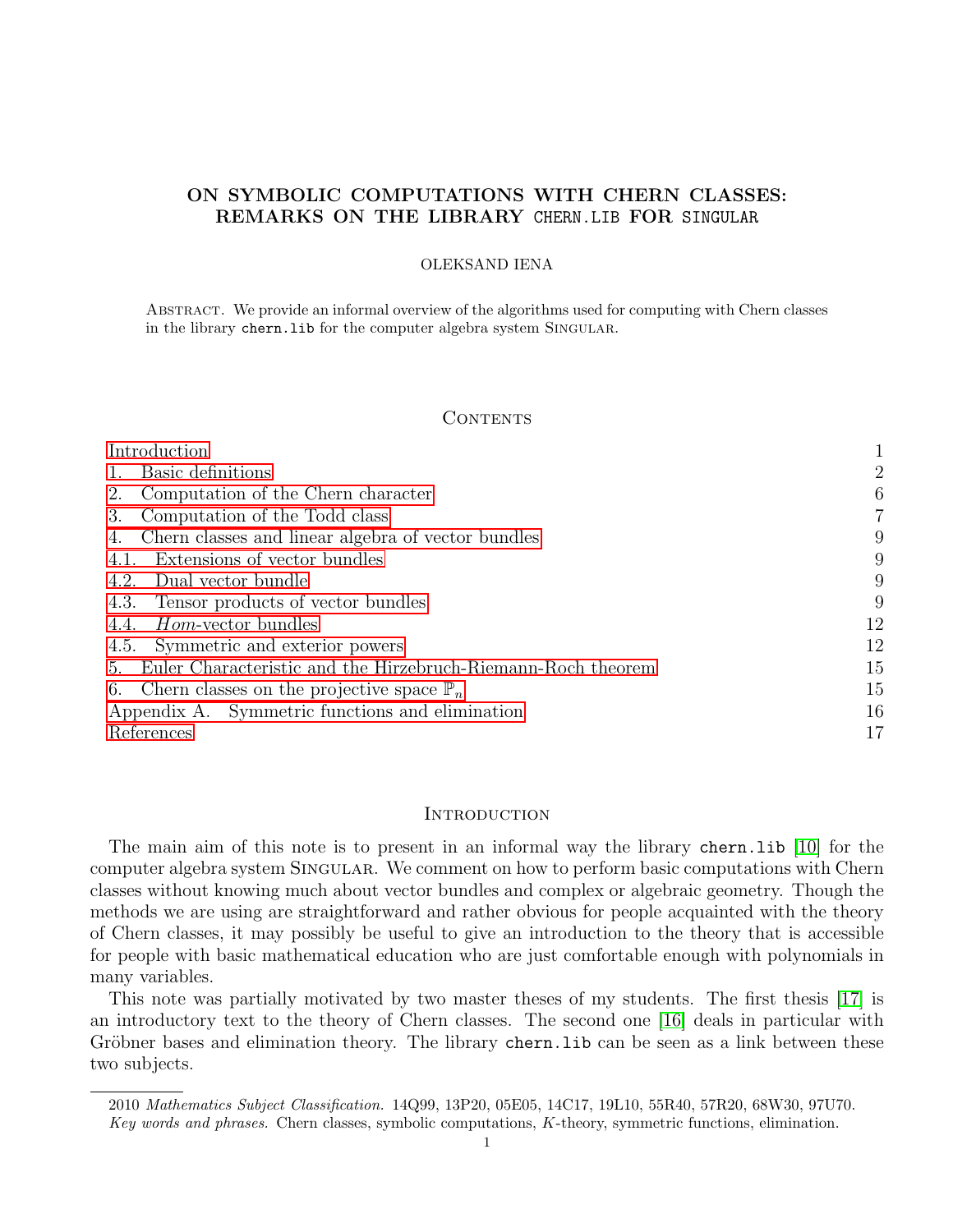ON COMPUTATIONS WITH CHERN CLASSES: REMARKS ON THE LIBRARY CHERN.LIB FOR SINGULAR 2

Chern classes are certain cohomological invariants of (complex) vector bundles. Chern classes may be seen as elementary symmetric polynomials in the so called Chern roots. The existence of the Chern roots provides a rather simple theoretical way of computing the Chern classes of vector bundles that were obtained by performing linear algebra operations (such as tensor product, direct sum, etc.) on given vector bundles with known Chern classes.

The formula one is looking for is usually a symmetric expression in the Chern roots of given vector bundles. However, though their existence is granted, the Chern roots of a given vector bundle are almost never explicitly known. From the theoretical point of view it is not a problem since every symmetric polynomial in a given set of variables can be written as a polynomial in the elementary symmetric functions in those variables.

In practice however it is a rather time consuming task to get the required formulas in terms of the Chern classes. Therefore, in order to perform the elimination of the Chern roots, it is reasonable to use a computer.

In Section [1](#page-1-0) we give in a very informal way the most important definitions. Sections [2,](#page-5-0) [3,](#page-6-0) and [4](#page-8-0) concentrate on some computational aspects related to Chern classes. Section [5](#page-14-0) briefly addresses the Hirzebruch-Riemann-Roch theorem. In Section [6](#page-14-1) the particular situation of complex projective spaces is considered. Appendix [A](#page-15-0) relates the elimination theory and the fundamental theorem of symmetric functions.

Though the elimination approach gives a universal way to work with Chern classes, it is extremely inefficient one since it involves computations of Gröbner bases (see  $[5]$  for an informal introduction to the topic by the inventor of the theory). Therefore, if possible, one should use approaches avoiding Gröbner bases computations. This is indeed possible in the cases of Chern characters (Section [2\)](#page-5-0), Todd classes (Section [3\)](#page-6-0), Chern classes of tensor products (Subsection [4.3\)](#page-8-3), second exterior and symmetric powers (Subsection [4.5\)](#page-11-1).

All formulas and computations mentioned in this note are implemented as a library for SINGULAR (cf.  $|6|, |7|$ ). The resulting library chern. Lib  $|10|$  is a basic and by no means complete toolbox for symbolic computations with Chern classes. Though the algorithms from [\[2\]](#page-16-4) are implemented in the library, we do not discuss them as they require a profound knowledge of algebraic geometry. For other examples of algorithms that could be implemented in the library in the future see [\[3\]](#page-16-5).

### 1. Basic definitions

<span id="page-1-0"></span>Let

$$
A = A^0 \oplus A^1 \oplus \cdots \oplus A^N, \quad A^0 = \mathbb{Z},
$$

be a graded commutative ring.

One should think of A as of a ring of invariants associated to a space X. One could think, for example, about the even part of the integer cohomology ring of a complex manifold  $X$  of dimension N, i. e.,

$$
A = H^{0}(X, \mathbb{Z}) \oplus H^{2}(X, \mathbb{Z}) \oplus \cdots \oplus H^{2N}(X, \mathbb{Z}).
$$

If one prefers the category of algebraic varieties (schemes), the ring  $A$  may be seen as the Chow ring of an algebraic variety X of dimension N over a field  $\mathbb{k}$ .

The ring A is also equipped with a so called degree homomorphism

<span id="page-1-1"></span>
$$
\deg: A^N \to \mathbb{Z} \tag{1}
$$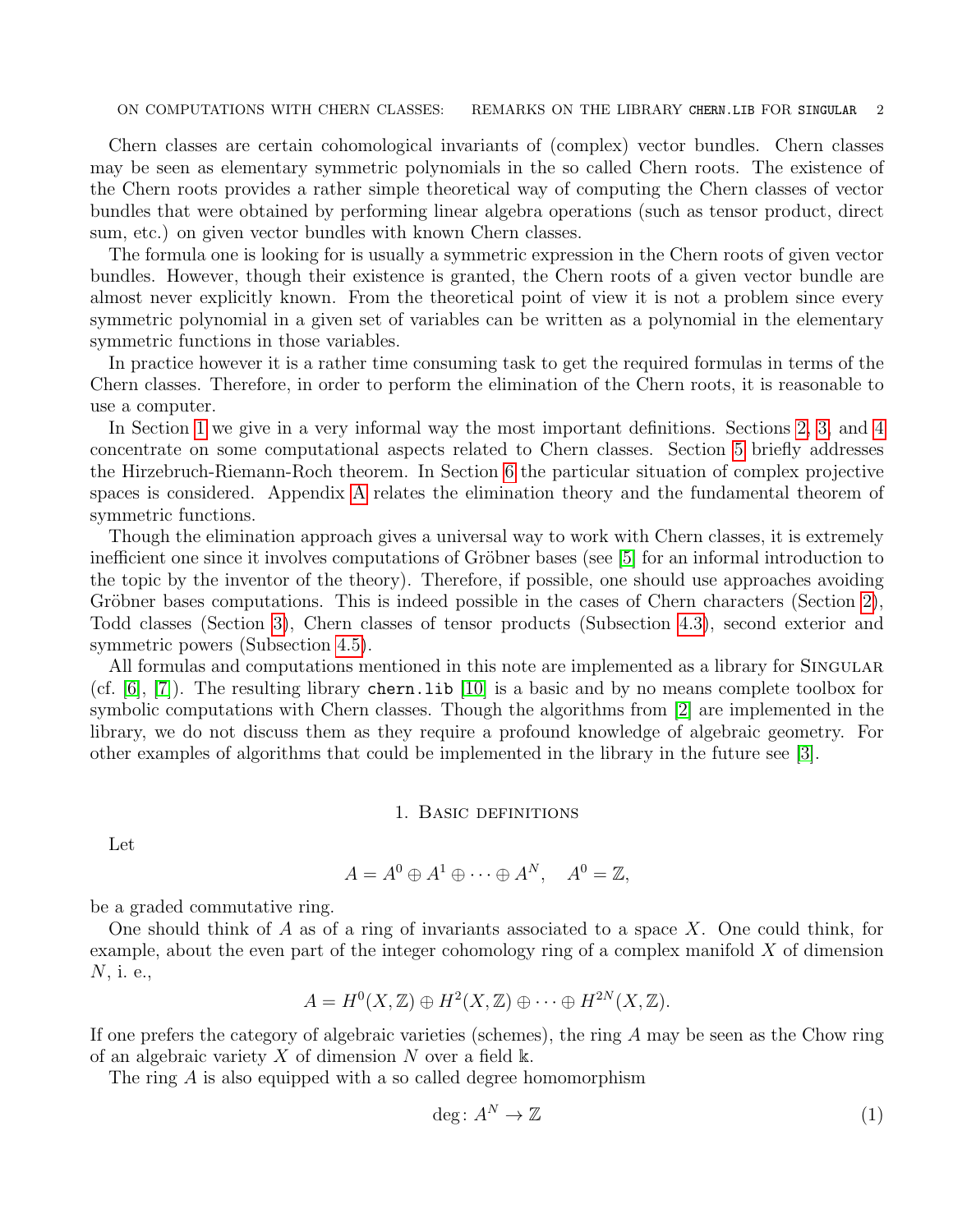of abelian groups, which should be thought about either as a composition of the Poincaré duality isomorphism and the augmentation map (in this case it is an isomorphism)

$$
H^{2N}(X,\mathbb{Z}) \xrightarrow{\cong} H_0(X,\mathbb{Z}) \xrightarrow{\epsilon} \mathbb{Z}
$$

or as the degree homomorphism

$$
A^N(X) \to \mathbb{Z}, \quad [\sum_{x \in X} a_x \cdot x] \mapsto \sum_{x \in X} a_x
$$

from the highest Chow group of X to  $\mathbb{Z}$ , which maps the rational equivalence class of a cycle of maximal codimension to its degree.

For a vector bundle E on X there is a way to construct the so called Chern classes  $c_i = c_i(E) \in A^i$ (cf. [\[8\]](#page-16-6)).

Let  $r = \text{rank } E$  be the rank of E. Then the splitting principle ensures that possibly after embedding A into a bigger graded ring A' (free module over A), the Chern classes  $c_i = c_i(E)$  can be expressed as the elementary symmetric polynomials in certain elements  $a_1, \ldots, a_r$  of A' of degree 1, so called Chern roots of E.

From now on we shall assume that (for a vector bundle E as above) there is an embedding of graded rings  $A \subset A'$  and elements  $a_1, \ldots, a_r \in A'$  of degree 1 called the Chern roots (of E).

<span id="page-2-0"></span>**Definition 1.1.** For a non-negative integer k, the k-th Chern class  $c_k$  is the k-th elementary symmetric polynomial  $e_k(a_1, \ldots, a_r)$  in  $a_1, \ldots, a_r$ .

The total Chern  $c$  class (of  $E$ ) is defined to be

 $c = (1 + a_1) \cdot (1 + a_2) \dots (1 + a_r) = c_0 + c_1 + c_2 + \dots + c_r.$ 

The higher Chern classes  $c_i = c_i(E)$ , for  $i > r$ , are defined to be zero.

The total Chern class can be seen as a map

{vector bundles on  $X$ }  $\rightarrow A$ ,  $E \mapsto c(E)$ .

It turns out that for an exact sequence of vector bundles

 $0 \to E' \to E \to E'' \to 0$ 

the equality  $c(E) = c(E') \cdot c(E'')$  holds true.

The first Chern class turns out to be a homomorphism from the Picard group  $Pic(X)$ , i. e, the group of the isomorphism classes of the line bundles on X with multiplication given by  $[L_1]\cdot[L_2] = [L_1 \otimes L_2]$ , to  $A^1$ :

$$
Pic(X) \to A^1, \quad [L] \mapsto c_1(L).
$$

This means in particular that the first Chern class of a trivial line bundle is zero, which in turn implies that, for a trivial vector bundle  $X \times \mathbb{k}^r$  of arbitrary rank r on X, all Chern classes (in positive degrees) are zeroes.

**Definition 1.2.** Let  $c_1, \ldots, c_r$  be the Chern classes (of a vector bundle E of rank r on a manifold (scheme) X of dimension N). A Chern number is by definition a monomial  $c_1^{\alpha_1} \cdot c_2^{\alpha_2} \cdot \cdots \cdot c_N^{\alpha_N}$  in  $\{c_i\}$ of weighted degree

$$
\alpha_1 + 2 \cdot \alpha_2 + \dots + N \cdot \alpha_N = N,
$$

i. e., a monomial which lies in  $A^N$ .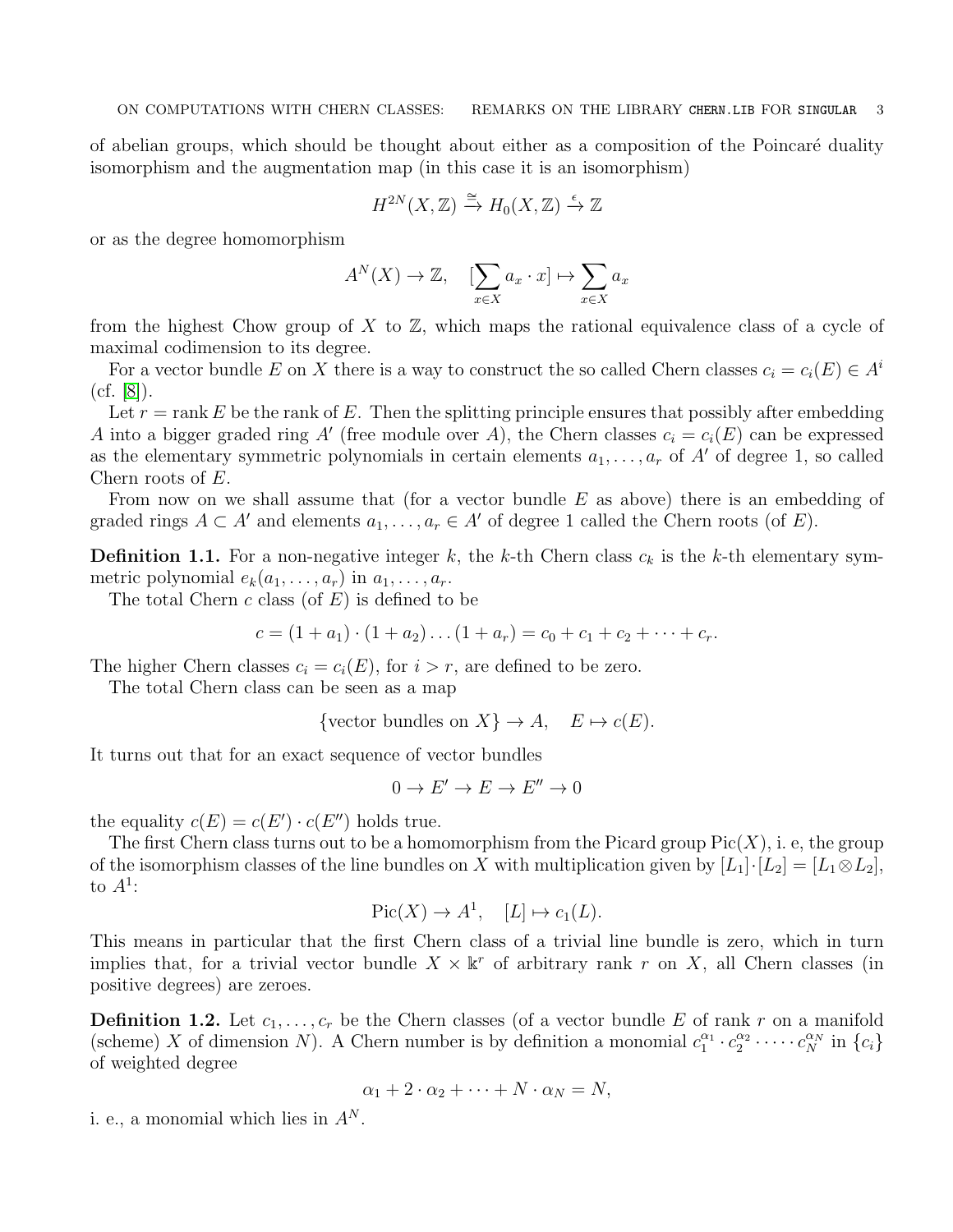Remark 1.3. There is a one-to-one correspondence between the Chern numbers and the partitions of N. For example, the Chern numbers

$$
c_1^3
$$
,  $c_1c_2$ ,  $c_3$ 

on a 3-fold correspond to the partitions

$$
1+1+1=3
$$
,  $1+2=3$ ,  $3=3$ 

respectively.

**Remark 1.4.** As it will be mentioned in Section [6,](#page-14-1) on the projective space  $\mathbb{P}_n$  the degree homomorphism deg :  $A^N \to \mathbb{Z}$  is an isomorphism, hence the Chern numbers are indeed integer numbers.

Definition 1.5. The Segre class

$$
s = s(E) = 1 + s_1 + s_2 + \dots + s_N \in A
$$

is defined by the equality  $c(E) \cdot s(E) = 1$ , hence

$$
s_0 = 1,
$$
  
\n
$$
s_1 = -c_1,
$$
  
\n
$$
s_2 = -c_1 \cdot s_1 - c_2 = c_1^2 - c_2,
$$
  
\n
$$
s_3 = -c_1 \cdot s_2 - c_2 \cdot s_1 - c_3 = -c_1^3 + 2c_1c_2 - c_3
$$
  
\n...  
\n
$$
s_{k+1} = -(c_1 \cdot s_k + c_2 \cdot s_{k-1} + \dots + c_{k+1}) = -\sum_{i=0}^{k} c_{i+1}s_{k-i},
$$

which gives a recursive formula for the Segre classes.

In other words, the Segre classes are up to a sign the complete homogeneous symmetric functions  $h_k(a_1, \ldots, a_r)$  in the Chern roots:

$$
s_k(a_1,\ldots,a_r)=(-1)^k\cdot h_k(a_1,\ldots,a_r).
$$

**Definition 1.6.** For a given partition  $I = (i_1, \ldots, i_m)$ ,  $0 \leq i_1 \leq i_2 \leq \cdots \leq i_m$ , the Schur polynomial can be defined either in terms of the Serre classes by the first Jacobi-Trudi (first determinantal) formula

$$
S_I = S_I(E) = \det \begin{pmatrix} h_{i_1}(a_1, \ldots, a_r) & h_{i_2+1}(a_1, \ldots, a_r) & \ldots & h_{i_m+m-1}(a_1, \ldots, a_r) \\ h_{i_1-1}(a_1, \ldots, a_r) & h_{i_2}(a_1, \ldots, a_r) & \ldots & h_{i_m+m-2}(a_1, \ldots, a_r) \\ \vdots & \vdots & \ddots & \vdots \\ h_{i_1-m+1}(a_1, \ldots, a_r) & h_{i_2-m+2}(a_1, \ldots, a_r) & \ldots & h_{i_m}(a_1, \ldots, a_r) \end{pmatrix}
$$
 (2)

or, if  $\tilde{I} = (j_1, \ldots, j_n)$  is the partition dual (conjugate) to I, in terms of the Chern classes by the second Jacobi-Trudi (second determinantal) formula

$$
S_I = S_I(E) = \det \begin{pmatrix} e_{j_1}(a_1, \ldots, a_r) & e_{j_2+1}(a_1, \ldots, a_r) & \ldots & e_{j_n+n-1}(a_1, \ldots, a_r) \\ e_{j_1-1}(a_1, \ldots, a_r) & e_{j_2}(a_1, \ldots, a_r) & \ldots & e_{j_n+n-2}(a_1, \ldots, a_r) \\ \vdots & \vdots & \ddots & \vdots \\ e_{j_1-n+1}(a_1, \ldots, a_r) & e_{j_2-n+2}(a_1, \ldots, a_r) & \ldots & e_{j_n}(a_1, \ldots, a_r) \end{pmatrix} . \tag{3}
$$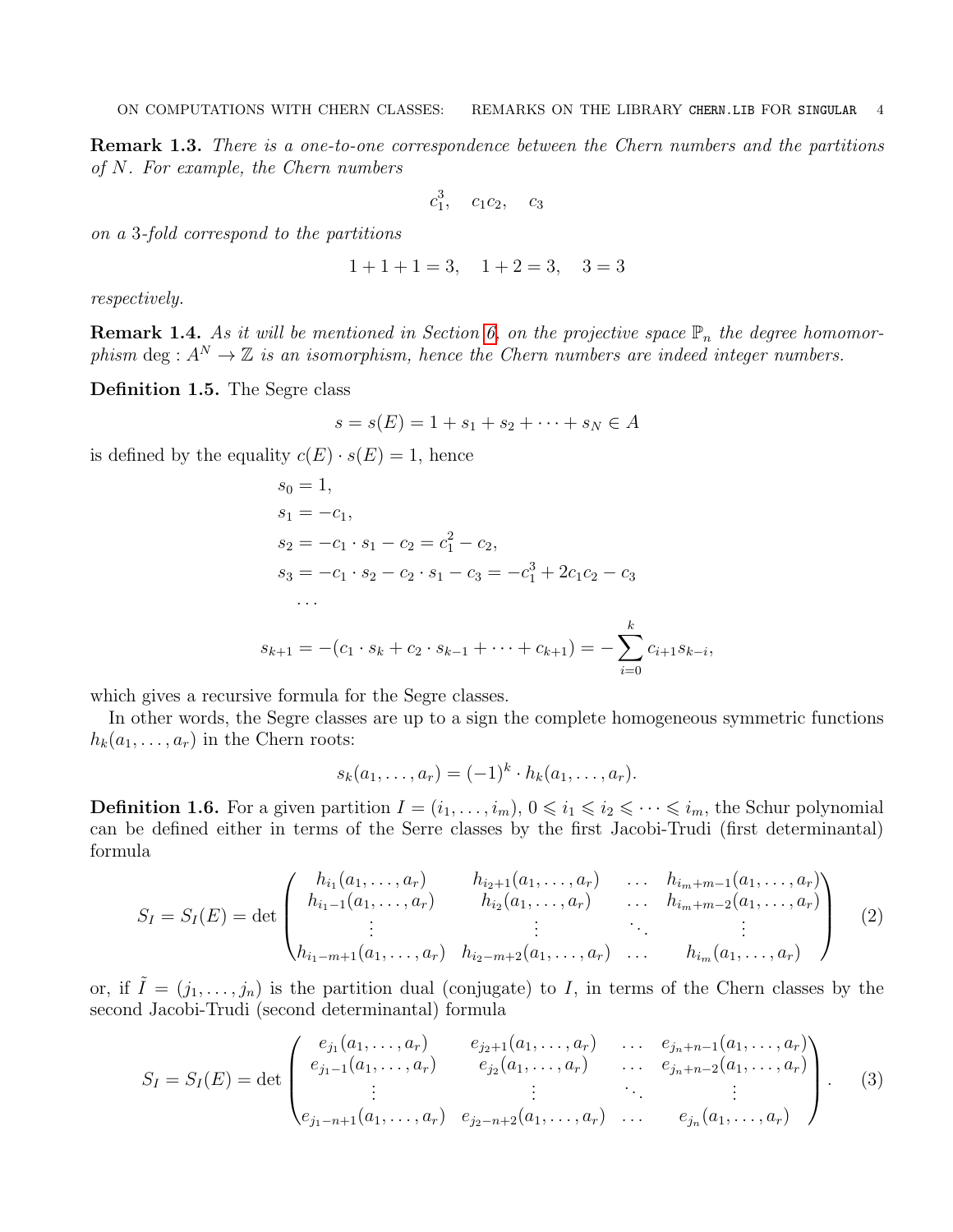**Definition 1.7.** The Chern character ch = ch(E) is defined by ch =  $\sum_{i=1}^{r} \exp(a_i)$ . In other words,

$$
ch = r + ch_0 + ch_2 + \cdots + ch_N,
$$

where  $\ch_k$  is the sum of k-th powers of the Chern roots multiplied by  $\frac{1}{k!}$ 

$$
ch_k = \frac{1}{k!} \cdot p_k(a_1, \dots, a_r), \quad p_k(a_1, \dots, a_r) = \sum_{i=1}^r a_i^k.
$$

Since  $ch_k$  is a symmetric polynomial of degree k in the Chern roots  $a_1, \ldots, a_r$ , one can express them as polynomials in the Chern classes with rational coefficients, hence

$$
ch_k = ch_k(c_1, \ldots, c_k) \in \mathbb{Q}[c_1, \ldots c_r].
$$

One can consider the Chern character as a map

<span id="page-4-0"></span>{vector bundles on 
$$
X
$$
}  $\rightarrow A \otimes_{\mathbb{Z}} \mathbb{Q}$ ,  $E \mapsto \text{ch}(E)$ . (4)

It turns out that  $ch(E \otimes F) = ch(E) \cdot ch(F)$  and  $ch(E) = ch(E') + ch(E'')$  for every exact sequence of vector bundles

$$
0 \to E' \to E \to E'' \to 0.
$$

This means that the map [\(4\)](#page-4-0) factors through a homomorphism of rings

$$
K(X) \to A \otimes_{\mathbb{Z}} \mathbb{Q}, \quad [E] \mapsto \text{ch}(E),
$$

where  $K(X)$  (the Grothendieck ring) is the quotient of the free abelian group generated by vector bundles on X by the subgroup generated by the relations  $E'-E+E''$  corresponding to a short exact sequence of vector bundles

$$
0 \to E' \to E \to E'' \to 0.
$$

The multiplication on  $K(X)$  is defined by  $[E] \cdot [F] = [E \otimes F]$ .

Definition 1.8. The Todd class is defined by

$$
td = td(a_1, ..., a_r) = \prod_{i=1}^r \frac{a_i}{1 - exp(-a_i)}.
$$

In other words

$$
td = 1 + td_1 + td_2 + \cdots + td_N,
$$

where  $\mathrm{td}_k$  is the k-th degree term of the product

$$
\frac{a_1}{1-\exp(-a_1)} \cdot \frac{a_2}{1-\exp(-a_2)} \cdots \frac{a_r}{1-\exp(-a_r)}
$$

and

$$
\frac{a}{1 - \exp(-a)} = \sum_{i=0}^{\infty} \frac{1}{i!} \cdot B_i a^i
$$

is the exponential generating function for the second Bernoulli numbers  $B_0 = 1$ ,  $B_1 = 1/2$ ,  $B_2 = 1/6$ , etc. The Bernoulli numbers can be computed, for example, by the Akiyama-Tanigawa algorithm  $(cf. [1], [12]).$  $(cf. [1], [12]).$  $(cf. [1], [12]).$  $(cf. [1], [12]).$  $(cf. [1], [12]).$ 

Since td<sub>k</sub> is a symmetric polynomial of degree k in the Chern roots  $a_1, \ldots, a_r$ , one can express td<sub>k</sub> as polynomials with rational coefficients in the Chern classes  $c_1, \ldots, c_k$ , hence

$$
\mathrm{td}_k=\mathrm{td}_k(c_1,\ldots,c_k)\in\mathbb{Q}[c_1,\ldots c_r].
$$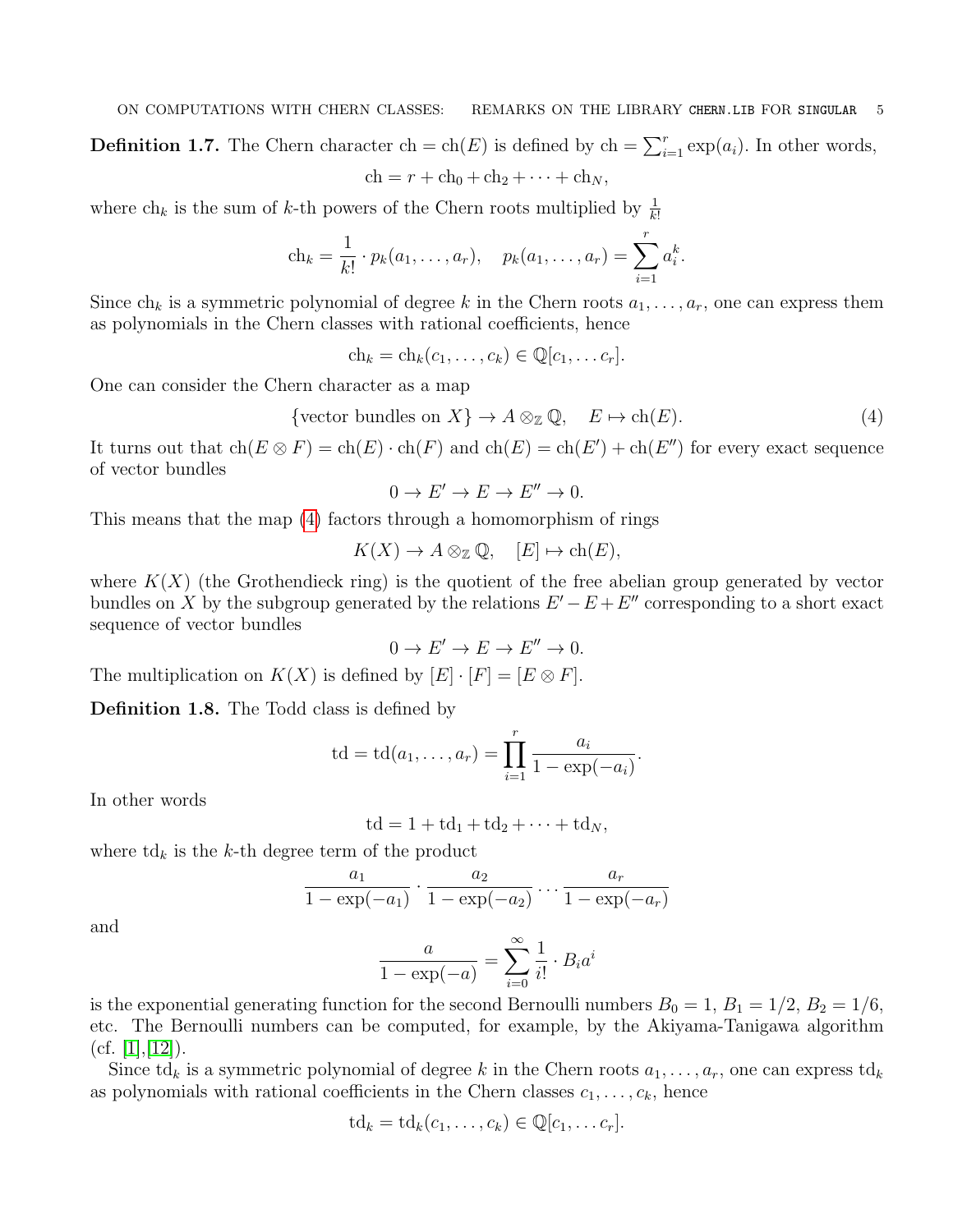The Todd class can be seen as a map

{vector bundles on  $X$ }  $\to A \otimes_{\mathbb{Z}} \mathbb{Q}$ ,  $E \mapsto \text{td}(E)$ .

It turns out that  $\mathrm{td}(E) = \mathrm{td} E' \cdot \mathrm{td} E$  for every exact sequence of vector bundles

$$
0 \to E' \to E \to E'' \to 0,
$$

which gives a homomorphism of the additive group of  $K(X)$  to the multiplicative group of  $A(X) \otimes_{\mathbb{Z}} \mathbb{Q}$ .

$$
\operatorname{td}: K(X) \to A \otimes_{\mathbb{Z}} \mathbb{Q}, \quad [E] \mapsto \operatorname{td}(E).
$$

Definition 1.9. The Chern classes, Chern numbers, Chern character, Todd class of X are by definition just the Chern classes, Chern numbers, Chern character, Todd class of the tangent bundle on X.

## 2. Computation of the Chern character

<span id="page-5-0"></span>Since the sum of k-th powers of the Chern roots is a symmetric polynomial in  $a_1, \ldots, a_r$  of degree k, it can be expressed as a polynomial in  $c_1, \ldots, c_k$ .

Though the computation of  $ch_k(c_1, \ldots, c_r)$  can be done using elimination as indicated in Appendix [A,](#page-15-0) one can use a faster approach.

We compute the polynomials  $ch_k(c_1, \ldots, c_r) = \frac{1}{k!} \cdot p_k(c_1, \ldots, c_k)$  using the Newton's identities:

<span id="page-5-1"></span>
$$
p_{k+1} = c_1 \cdot p_k - c_2 \cdot p_{k-1} + \dots + (-1)^k (k+1) c_{k+1}, \quad k \in \mathbb{Z}_{\geqslant 0}.
$$
 (5)

In particular

$$
p_1 = c_1,
$$
  
\n
$$
p_2 = c_1 \cdot p_1 - 2c_2 = c_1^2 - 2c_2,
$$
  
\n
$$
p_3 = c_1 \cdot p_2 - c_2 \cdot p_1 + 3c_3 = c_1^3 - 3c_1c_2 + 3c_3,
$$
  
\n
$$
p_4 = c_1 \cdot p_3 - c_2 \cdot p_2 + c_3 \cdot p_1 - 4c_4 = c_1^4 - 4c_1^2c_2 + 4c_1c_3 + 2c_2^2 - 4c_4.
$$

Since  $p_k(c_1,\ldots,c_k) \in \mathbb{Z}[c_1,\ldots,c_k]$ , one sees that  $ch_k(c_1,\ldots,c_k) \in \mathbb{Q}[c_1,\ldots,c_k]$ .

Computation of the components  $ch_k$  of the Chern character

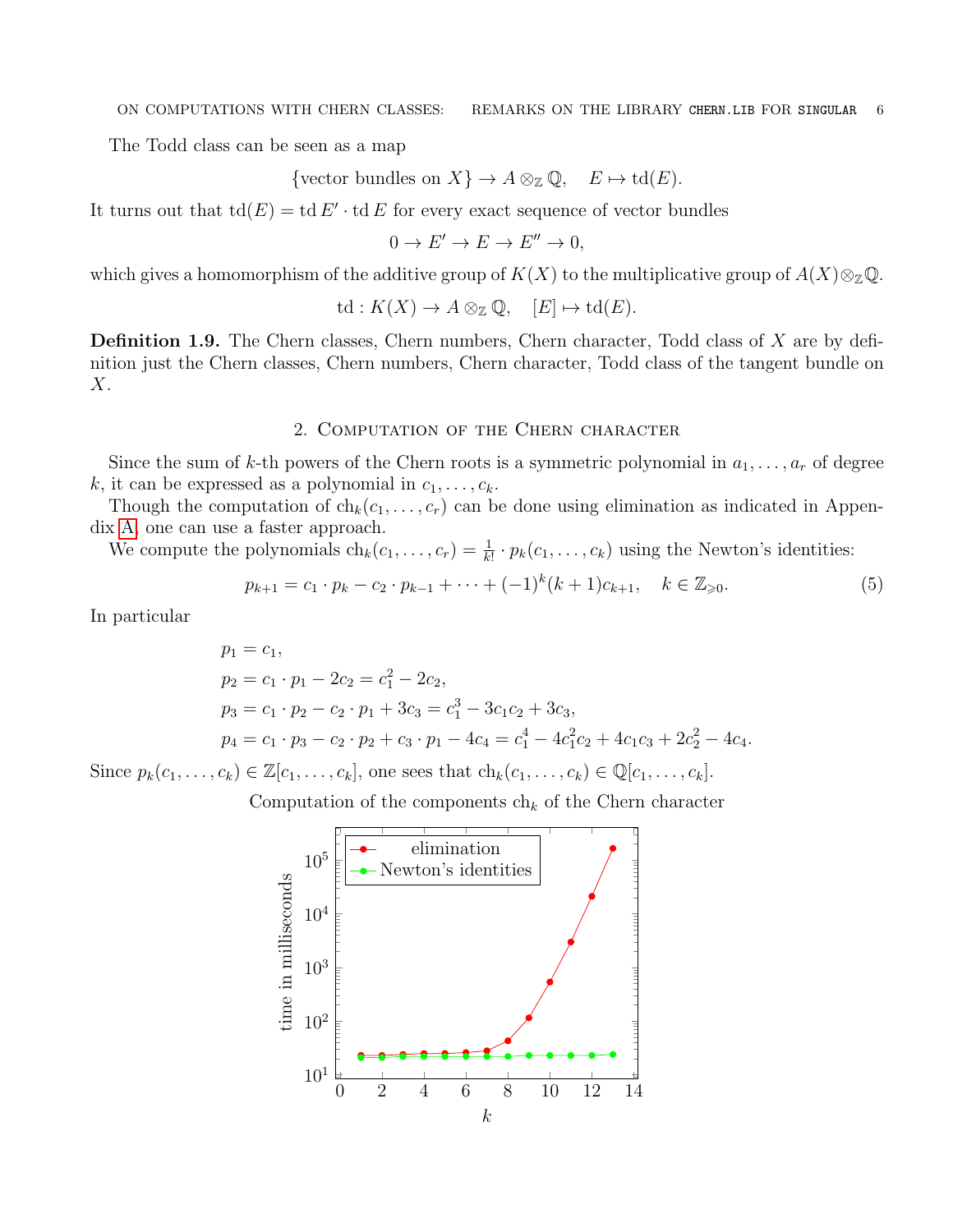# 3. Computation of the Todd class

<span id="page-6-0"></span>Though the computation of the Todd class can be done using elimination as described in Appendix [A,](#page-15-0) it is faster to do it recursively.

Let  $c_{1,i},\ldots,c_{i,i}$  be the Chern classes in case  $r=i$ . Put  $c_{j,i}=0$  for  $j>i$ . Let

$$
\mathrm{td}_{k,i} = \mathrm{td}_{k,i}(c_{1,i},\ldots,c_{k,i}) \in \mathbb{k}[c_{1,i},\ldots c_{k,i}]
$$

be the expression for the k-th degree term of the Todd class corresponding to  $r = i$ .

For example, since

$$
\frac{a}{1 - \exp(-a)} = 1 + \frac{1}{2} \cdot a + \frac{1}{12} \cdot a^2 - \frac{1}{720} \cdot a^4 + \dots,
$$

taking into account that for  $r = 1$  only the first Chern class  $c_{1,1} = a$  is non-zero, one obtains

$$
td_{1,1}=\frac{1}{2}\cdot c_{1,1},\quad td_{2,1}=\frac{1}{12}\cdot c_{1,1}^2,\quad td_{3,1}=0,\quad td_{4,1}=-\frac{1}{720}\cdot c_{1,1}^4.
$$

Assume that for some positive integer  $i$  we have all the expressions for

$$
\mathrm{td}_{k,i} \in \mathbb{k}[c_{1,i},\ldots,c_{k,i}].
$$

In this case there are i Chern roots  $a_1, \ldots, a_i$  and

$$
1 + td_{1,i} + \dots + td_{2,i} + \dots = \frac{a_1}{1 - exp(-a_1)} \cdot \frac{a_2}{1 - exp(-a_2)} \cdot \dots \cdot \frac{a_i}{1 - exp(-a_i)}
$$

Assume now, we have  $i+1$  Chern roots  $a_1, \ldots, a_i, a_{i+1} = a$ . Then

$$
1 + td_{1,i+1} + \dots + td_{2,i+1} + \dots = \frac{a_1}{1 - exp(-a_1)} \dots \frac{a_i}{1 - exp(-a_i)} \cdot \frac{a}{1 - exp(-a)} =
$$
  

$$
(1 + td_{1,i} + \dots + td_{2,i} + \dots) \cdot \frac{a}{1 - exp(-a)} =
$$
  

$$
(1 + td_{1,i} + \dots + td_{2,i} + \dots) \cdot (\sum_{i=0}^{\infty} b_i a^i), \quad b_i = \frac{1}{i!} \cdot B_i.
$$

Therefore,

<span id="page-6-1"></span>
$$
\mathrm{td}_{k,i+1} = \sum_{j=0}^{k} b_j \cdot a^j \cdot \mathrm{td}_{k-j,i}(c_{1,i},\ldots,c_{j,i}).
$$
 (6)

However we are interested in getting a formula in  $c_{1,i+1}, \ldots, c_{k,i+1}$ .

<span id="page-6-2"></span>k

Notice that

$$
c_{1,i+1} = c_{1,i} + a, \quad c_{2,i+1} = c_{2,i} + a \cdot c_{1,i}, \quad c_{3,i+1} = c_{3,i} + a \cdot c_{2,i}, \dots
$$

This implies

$$
c_{1,i} = c_{1,i+1} - a,
$$
  
\n
$$
c_{2,i} = c_{2,i+1} - a \cdot c_{1,i} = c_{2,i+1} - a \cdot c_{1,i+1} + a^2,
$$
  
\n
$$
c_{3,i} = c_{3,i+1} - a \cdot c_{2,i} = c_{3,i+1} - a \cdot c_{2,i+1} + a^2 \cdot c_{1,i+1} - a^3
$$
  
\n...  
\n
$$
c_{k,i} = c_{k,i+1} - a \cdot c_{k-1,i+1} + \dots + (-1)^k \cdot a^k
$$
\n(7)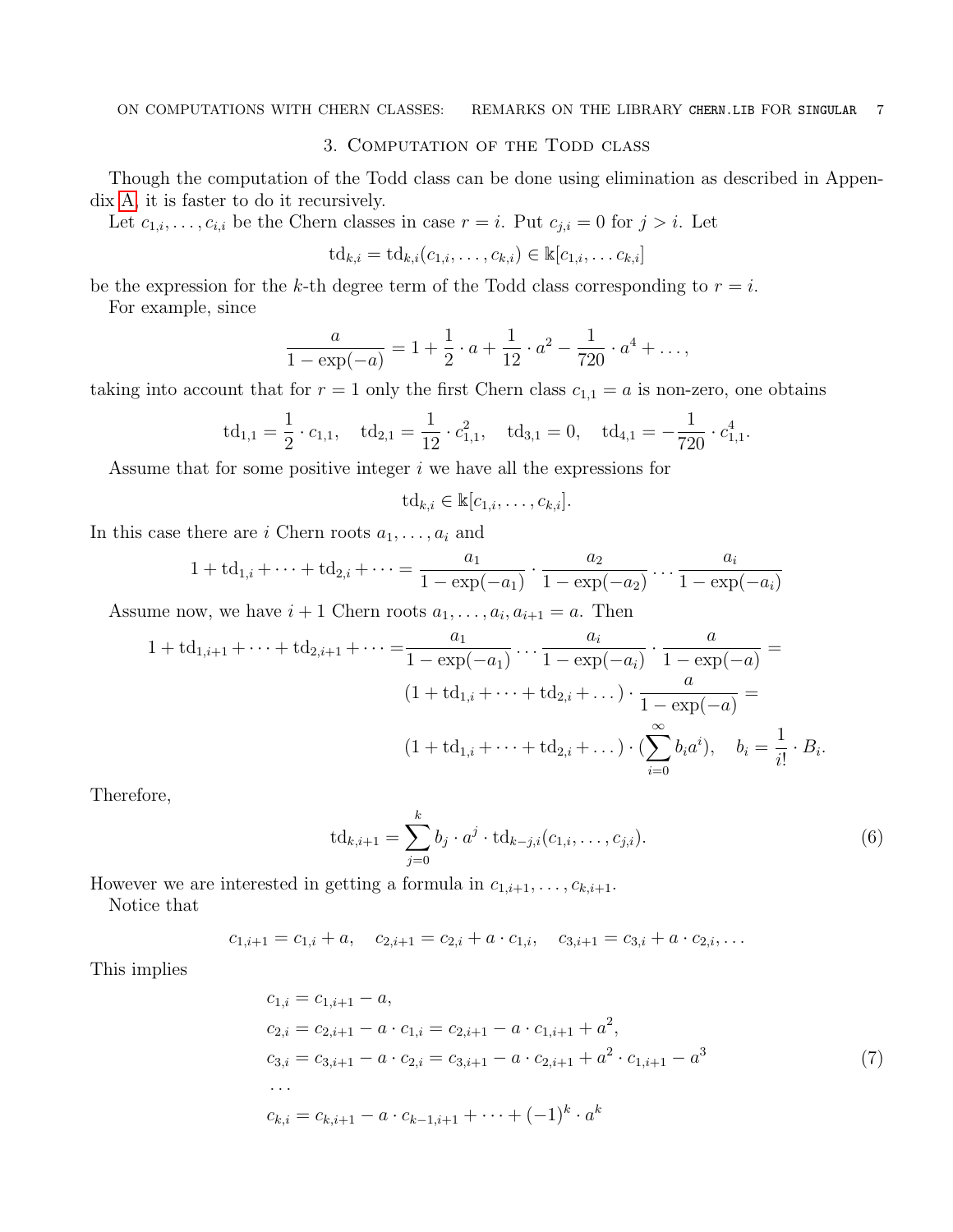Moreover, since  $c_{i+1,i} = 0$ , it holds

<span id="page-7-1"></span><span id="page-7-0"></span>
$$
c_{i+1,i+1} = a \cdot c_{i,i+1} - a^2 \cdot c_{i-1,i+1} + \dots + (-1)^i a^i.
$$
\n(8)

Finally substituting in [\(6\)](#page-6-1)  $c_{\nu,i}$  by their expressions from [\(7\)](#page-6-2) and eliminating if necessary the Chern root a using [\(8\)](#page-7-0), we obtain the expression for  $\mathrm{td}_{k,i+1} \in \mathbb{k}[c_{1,i+1}, \ldots, c_{k,i+1}].$ 

$$
\mathrm{td}_{k,i+1}(c_{1,i+1},\ldots,c_{k,i+1})=\sum_{j=0}^k b_j \cdot a^j \cdot \mathrm{td}_{k-j,i}(c_{1,i+1}-a,c_{2,i+1}-a\cdot c_{1,i+1}+a^2,\ldots). \hspace{1cm} (9)
$$

In particular

$$
td_{1,i+1}(c_{1,i+1}) = td_{1,i}(c_{1,i+1} - a) + b_1a
$$
  

$$
td_{2,i+1}(c_{1,i+1}, c_{2,i+1}) = td_{2,i}(c_{1,i+1} - a, c_{2,i+1} - ac_{1,i+1} + a^2) + b_1a \cdot td_{1,i}(c_{1,i+1} - a) + b_2a^2
$$

Remark 3.1. Notice that [\(9\)](#page-7-1) implies that

$$
\mathrm{td}_{k,k}(c_1,\ldots,c_k)=\mathrm{td}_{k,i}(c_1,\ldots,c_k),\quad i>k.
$$

Indeed, it is enough to evaluate both sides of [\(9\)](#page-7-1) at  $a = 0$ .

Example. Let us compute  $\mathrm{td}_{3,3}$ .

1) One starts with

$$
td_{1,1} = \frac{1}{2} \cdot c_{1,1}, \quad td_{2,1} = \frac{1}{12} \cdot c_{1,1}^2, \quad td_{3,1} = 0.
$$

2) As mentioned in the Remark above,  $td_{1,2}(c_1) = td_{1,1}(c_1)$ . We compute

$$
td_{2,2}(c_1, c_2) = td_{2,1}(c_1 - a, c_2 - ac_1 + a^2) + b_1a \cdot td_{1,1}(c_1 - a) + b_2a^2 = \frac{1}{12}(c_1^2 + c_2),
$$

and also

$$
td_{3,2}(c_1, c_2, c_3) = td_{3,1}(c_1 - a, c_2 - ac_1) + \frac{1}{2}a \cdot td_{2,1}(c_1, c_2) - \frac{1}{12}a^2 \cdot td_{1,1}(c_1) + a^3 = \frac{1}{24}ac_1^2 - \frac{1}{24}a^2c_1 = \frac{1}{24}c_1a(c_1 - a) = \frac{1}{24}c_1c_2.
$$

3) Finally one obtains

$$
td_{1,3}(c_1) = td_{1,2}(c_1) = td_{1,1}(c_1) = \frac{1}{2}c_1, \quad td_{2,3}(c_1, c_2) = td_{2,2}(c_1, c_2) = \frac{1}{12}(c_1^2 + c_2),
$$

and

td<sub>3,3</sub>(c<sub>1</sub>, c<sub>2</sub>, c<sub>3</sub>) = 
$$
\frac{1}{24}
$$
(c<sub>1</sub> - a)(c<sub>2</sub> - ac<sub>1</sub> + a<sup>2</sup>) +  $\frac{1}{24}$ a((c<sub>1</sub> - a)<sup>2</sup> + (c<sub>2</sub> - ac<sub>1</sub> + a<sup>2</sup>)) +  $\frac{1}{24}$ a<sup>2</sup>(c<sub>1</sub> - a) =  $\frac{1}{24}$ (c<sub>1</sub>c<sub>2</sub> - ac<sub>1</sub><sup>2</sup> + c<sub>1</sub>a<sup>2</sup> - ac<sub>2</sub> + a<sup>2</sup>c<sub>1</sub> - a<sup>3</sup>) +  $\frac{1}{24}$ a(c<sub>1</sub><sup>2</sup> - 2c<sub>1</sub>a + a<sup>2</sup> + c<sub>2</sub> - ac<sub>1</sub> + a<sup>2</sup>) +  $\frac{1}{24}$ (a<sup>2</sup>c<sub>1</sub> - a<sup>3</sup>) =  $\frac{1}{24}$ c<sub>1</sub>c<sub>2</sub>.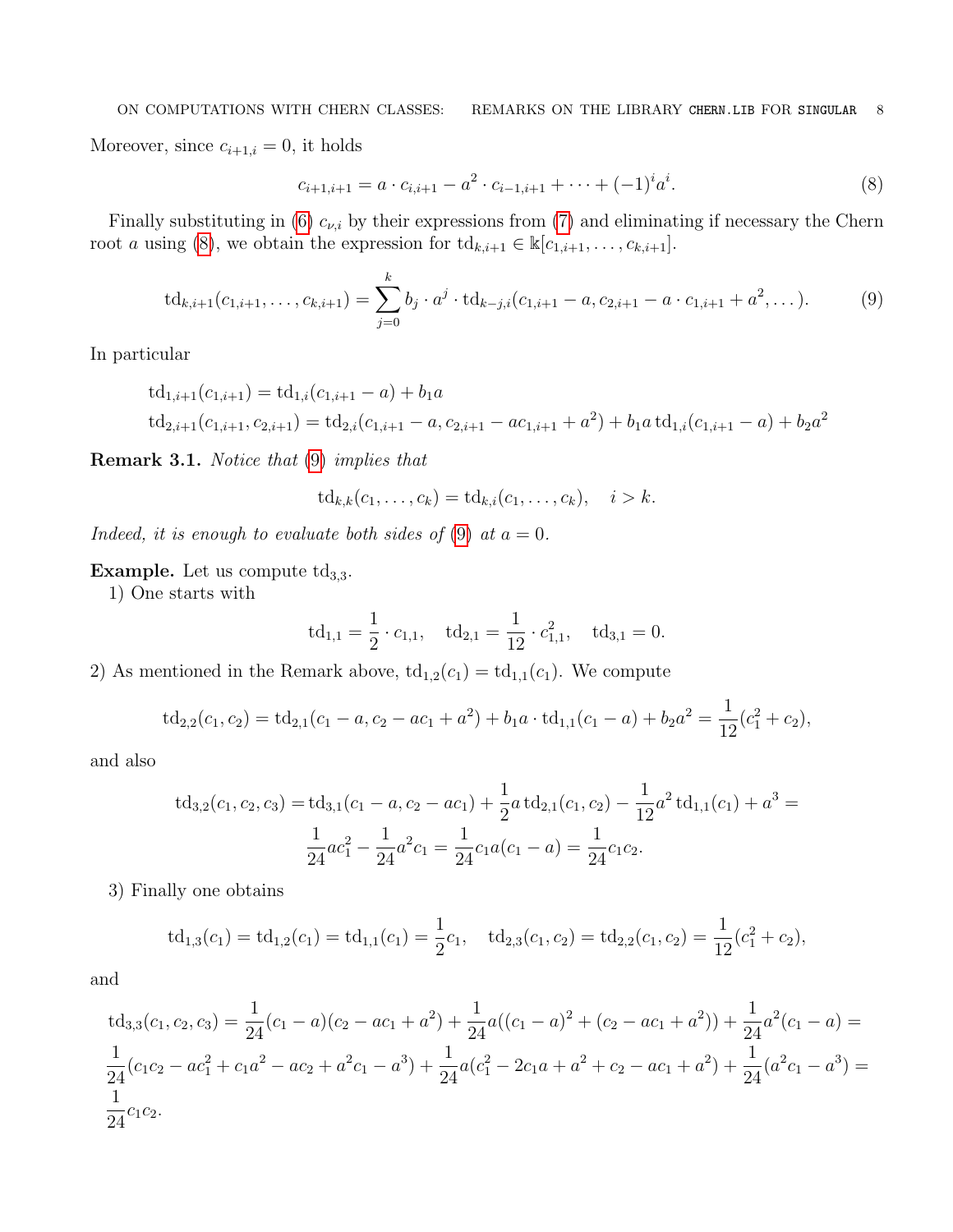Using this approach one gets

$$
td_1 = \frac{1}{2} \cdot c_1, \quad td_2 = \frac{1}{12} \cdot (c_1^2 + c_2), \quad td_3 = \frac{1}{24} \cdot c_1c_2, \quad td_4 = -\frac{1}{720}(c_1^4 - 4c_1^2c_2 - 3c_2^2 - c_1c_3 + c_4),
$$
  
\n
$$
td_5 = -\frac{1}{1440}(c_1^3c_2 - 3c_1c_2^2 - c_1^2c_3 + c_1c_4),
$$
  
\n
$$
td_6 = \frac{1}{60480} \cdot (2c_1^6 - 12c_1^4c_2 + 11c_1^2c_2^2 + 5c_1^3c_3 + 10c_2^3 + 11c_1c_2c_3 - 5c_1^2c_4 - c_3^2 - 9c_2c_4 - 2c_1c_5 + 2c_6),
$$
  
\n
$$
td_7 = \frac{1}{120960} \cdot (2c_1^5c_2 - 10c_1^3c_2^2 - 2c_1^4c_3 + 10c_1c_2^3 + 11c_1^2c_2c_3 + 2c_1^3c_4 - c_1c_3^2 - 9c_1c_2c_4 - 2c_1^2c_5 + 2c_1c_6).
$$

Computation of the components  $\mathrm{td}_k$  of the Todd class



4. Chern classes and linear algebra of vector bundles

## <span id="page-8-1"></span><span id="page-8-0"></span>4.1. Extensions of vector bundles. Let

$$
0 \to E' \to E \to E'' \to 0
$$

be an extension of vector bundles. Let  $a_1, \ldots, a_r$  be the Chern roots of E' and let  $b_1, \ldots, b_R$  be the Chern roots of E''. Then  $a_1, \ldots, a_r, b_1, \ldots, b_R$  are the Chern roots of E.

As mentioned in Definition [1.1,](#page-2-0)  $c(E) = c(E') \cdot c(E'')$  and hence

$$
c_k(E) = \sum_{i=0}^{k} c_i(E') \cdot c_{k-i}(E'').
$$

<span id="page-8-2"></span>4.2. **Dual vector bundle.** Let E be a vector bundle with Chern roots  $a_1, \ldots, a_r$ . Then  $-a_1, \ldots, -a_r$ are the Chern roots of the dual vector bundle  $E^{\vee}$  and thus

<span id="page-8-4"></span>
$$
c_i(E^{\vee}) = (-1)^i \cdot c_i(E). \tag{10}
$$

<span id="page-8-3"></span>4.3. Tensor products of vector bundles. Let E be a vector bundle with Chern roots  $a_1, \ldots, a_r$ , let F be a vector bundle with Chern roots  $b_1, \ldots, b_s$ .

The set of the Chern roots of the tensor product  $E \otimes F$  coincides with the set of sums

$$
a_i + b_j, \quad 1 \leqslant i \leqslant r, \quad 1 \leqslant j \leqslant s,
$$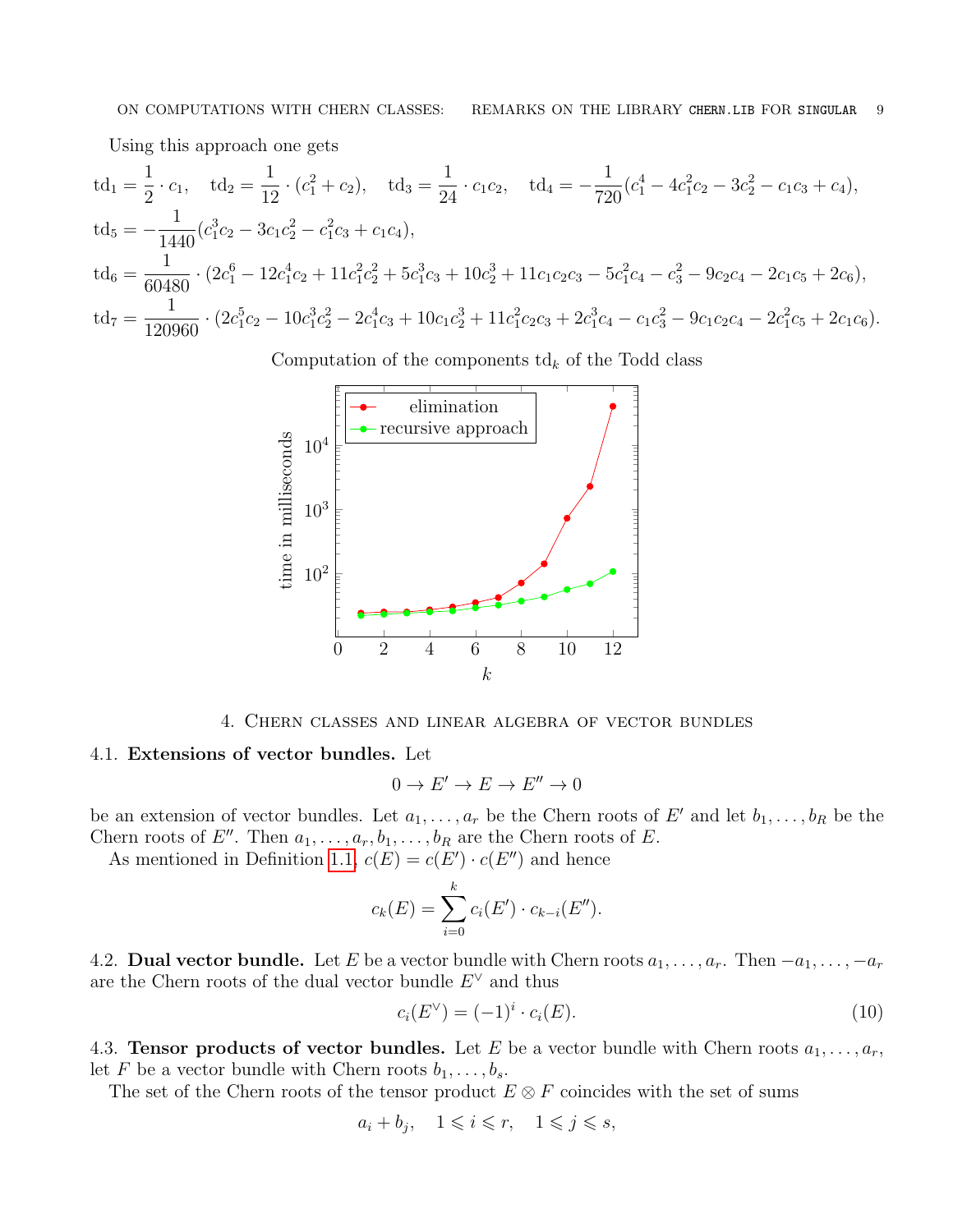$$
c(E \otimes F) = \prod_{1 \leq i \leq r, 1 \leq j \leq s} (1 + a_i + b_j).
$$

Eliminating  $a_i$  and  $b_j$ , one gets the expression for  $c(E \otimes F)$  in terms of the Chern classes of E and  $F$  (cf. Appendix [A\)](#page-15-0).

We compute  $c(E \otimes F)$  using the equality  $ch(E \otimes F) = ch(E) \cdot ch(F)$ , and the Newton's identities [\(5\)](#page-5-1) rewritten in order to define the Chern classes in terms of the Chern characters. This recursive approach turns out to be faster than elimination of variables.

Rewrite [\(5\)](#page-5-1) as

$$
c_{k+1} = \frac{1}{k+1} (c_k \cdot \text{ch}_1 - c_{k-1} \cdot \text{ch}_2 + \dots + (-1)^k \cdot \text{ch}_{k+1}).
$$
\n(11)

In particular

$$
c_1 = \text{ch}_1,
$$
  
\n
$$
c_2 = \frac{1}{2}(c_1 \cdot \text{ch}_1 - \text{ch}_2),
$$
  
\n
$$
c_3 = \frac{1}{3}(c_2 \cdot \text{ch}_1 - c_1 \cdot \text{ch}_2 + \text{ch}_3),
$$
  
\n
$$
c_4 = \frac{1}{4}(c_3 \cdot \text{ch}_1 - c_2 \cdot \text{ch}_2 + c_1 \cdot \text{ch}_3 - \text{ch}_4),
$$
  
\n...

Now let E be a vector bundle of rank r with Chern classes  $c_1, c_2, \ldots$  and let F be a vector bundle of rank R with Chern classes  $C_1, C_2, \ldots$ .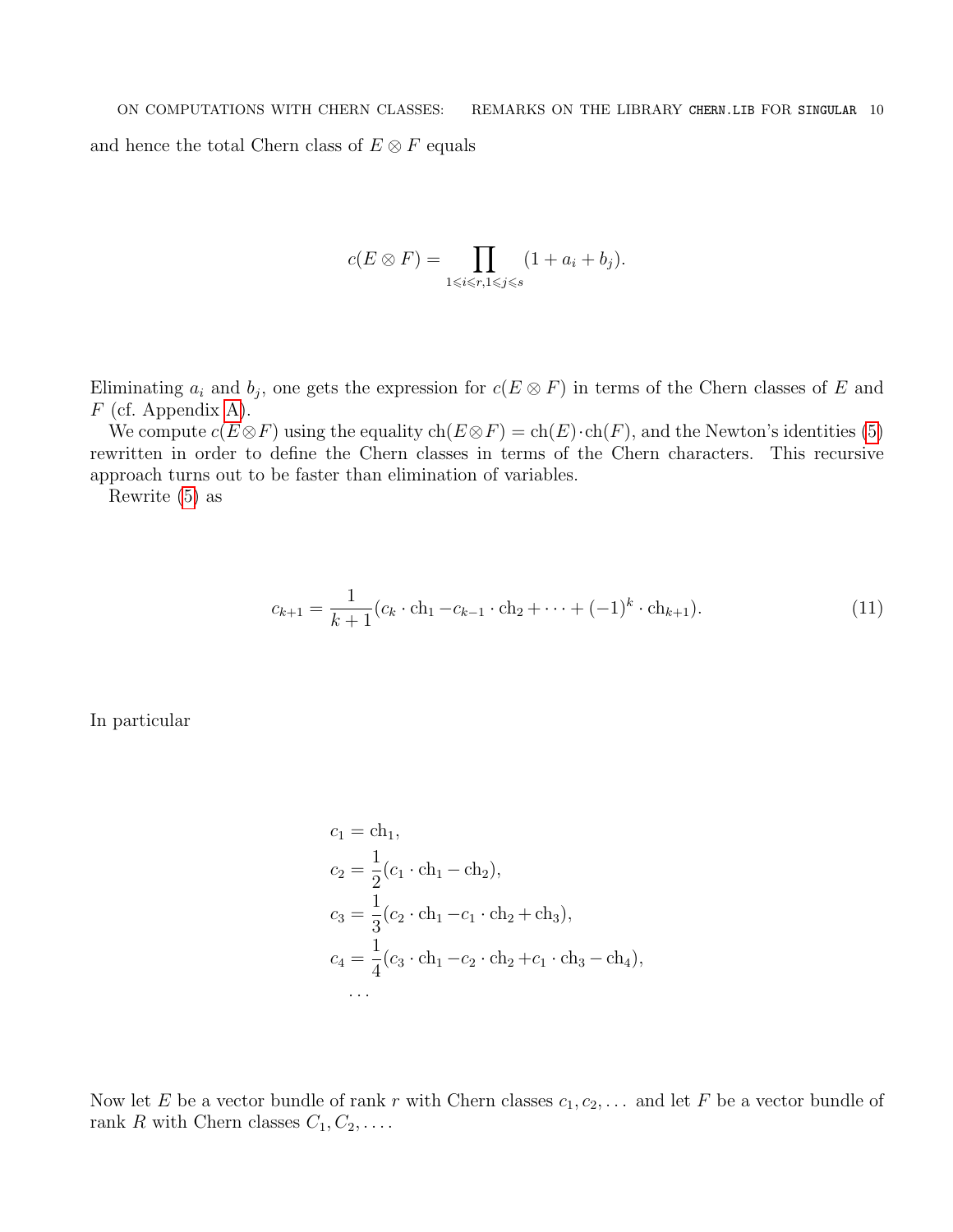ON COMPUTATIONS WITH CHERN CLASSES: REMARKS ON THE LIBRARY CHERN.LIB FOR SINGULAR 11 We obtain the following formulas for the first four Chern classes of  $E \otimes F$ .

$$
c_{1}(E \otimes F) = R \cdot c_{1} + r \cdot C_{1}
$$
  
\n
$$
c_{2}(E \otimes F) = \frac{1}{2}R(R-1) \cdot c_{1}^{2} + (rR-1) \cdot c_{1}C_{1} + \frac{1}{2}r(r-1) \cdot C_{1}^{2} + R \cdot c_{2} + r \cdot C_{2}
$$
  
\n
$$
c_{3}(E \otimes F) = \frac{1}{6}R(R-1)(R-2) \cdot c_{1}^{3} + \frac{1}{6}r(r-1)(r-2) \cdot C_{1}^{3} +
$$
  
\n
$$
\frac{1}{2}(r-1)(rR-2) \cdot c_{1}^{2}C_{1} + \frac{1}{2}(R-1)(rR-2) \cdot c_{1}C_{1}^{2} +
$$
  
\n
$$
R(R-1) \cdot c_{1}c_{2} + r(r-1) \cdot C_{1}C_{2} + (rR-2) \cdot c_{2}C_{1} + (rR-2) \cdot c_{1}C_{2} +
$$
  
\n
$$
R \cdot c_{3} + r \cdot C_{3}
$$
  
\n
$$
c_{4}(E \otimes F) = \frac{1}{24}R(R-1)(R-2)(R-3) \cdot c_{1}^{4} + \frac{1}{24}r(r-1)(r-2)(r-3) \cdot C_{1}^{4} +
$$
  
\n
$$
\frac{1}{6}(R-1)(R-2)(rR-3) \cdot c_{1}^{3}C_{1} + \frac{1}{6}(r-1)(r-2)(rR-3) \cdot c_{1}C_{1}^{3} +
$$
  
\n
$$
\frac{1}{4}(r-1)(R-1)(rR-4) \cdot c_{1}^{2}C_{1}^{2} +
$$
  
\n
$$
\frac{1}{2}R(R-1)(R-2) \cdot c_{1}^{2}c_{2} + \frac{1}{2}r(r-1)(r-2) \cdot C_{1}^{2}C_{2} +
$$
  
\n
$$
\frac{1}{2}(R-1)(rR-3) \cdot c_{1}c_{2}C_{1} + (r-1)(rR-3) \cdot c_{1}C_{2}C_{1} +
$$
  
\n
$$
\frac{1}{2}(r^{2}R-rR-4r+6) \cdot c_{2
$$

**Remark 4.1.** Notice that A. Lascoux in [\[13\]](#page-17-4) provides an explicit formula for  $c(E \otimes F)$  in terms of Schur polynomials of E and F. This formula involves a sum over partitions and, though it turns out to be more efficient than the elimination approach, it is much slower that the approach using the multiplicativity of the Chern character.

Remark 4.2. A variation of the Lascoux's formula involving Littlewood-Richardson coefficients (cf. [\[14\]](#page-17-5)) is given by L. Manivel in [\[15\]](#page-17-6). Our implementation of the Manivel's formula uses the Littlewood-Richardson calculator by Anders Koch [\[4\]](#page-16-8) (via the interface [\[11\]](#page-17-7) for SINGULAR) and turns out to be the slowest one for small ranks. However it is more efficient than elimination for big ranks.

The diagram below shows the times needed to compute the Chern classes of all possible tensor products of vector bundles E and F such that  $rank(E \otimes F) = N$ .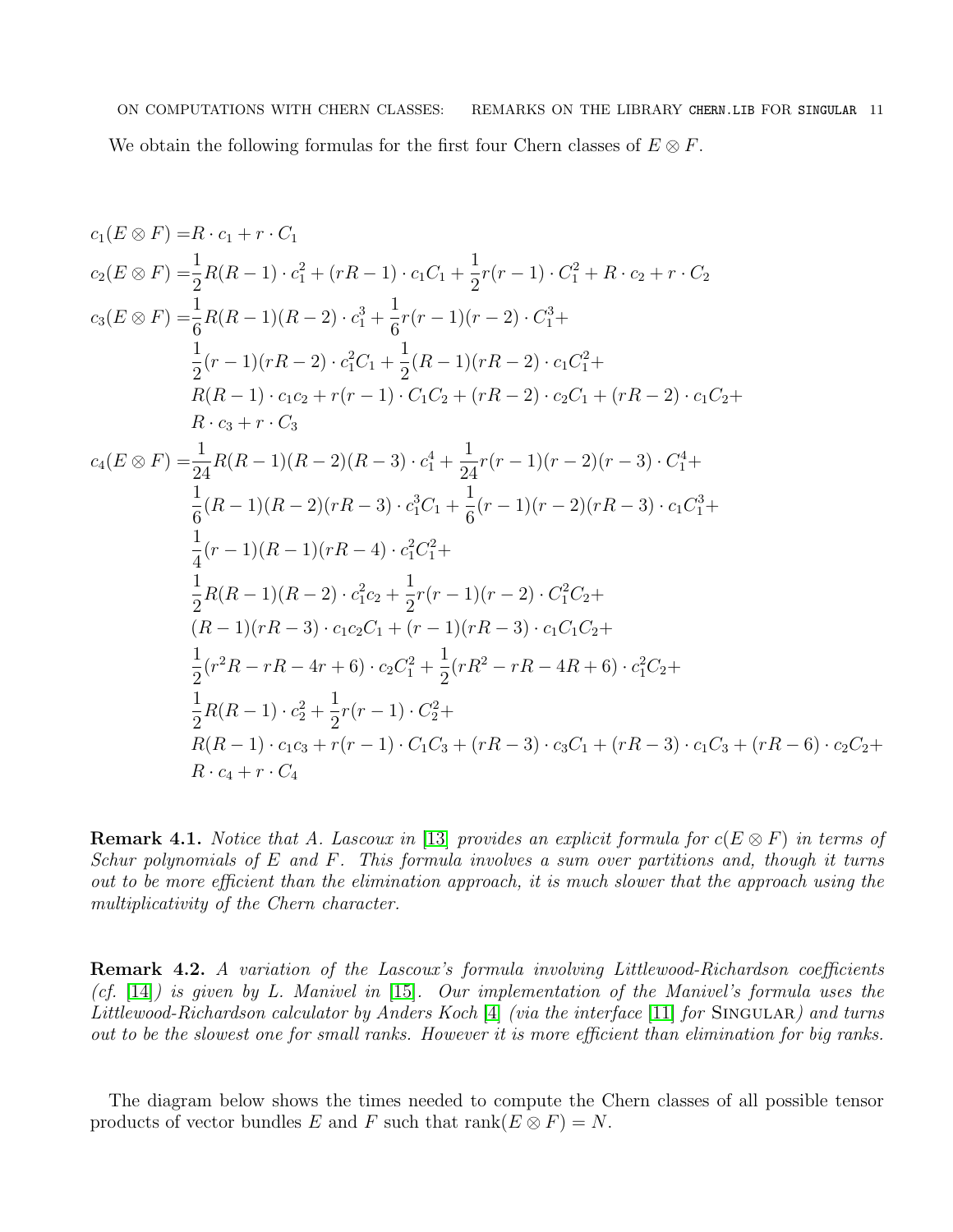

Computation of the Chern classes of tensor product

<span id="page-11-0"></span>4.4. Hom-vector bundles. Let E and F be vector bundles as in [4.3.](#page-8-3) In order to compute the Chern classes of  $Hom(E, F)$  in terms of the Chern classes of E and F, it is enough to consider the canonical isomorphism

$$
\operatorname{Hom}(E, F) \cong E^{\vee} \otimes F
$$

and to combine [\(10\)](#page-8-4) with [4.3.](#page-8-3)

The set of the Chern roots of  $\text{Hom}(E, F) \cong E^{\vee} \otimes F$  coincides with the set of sums

 $-a_i + b_j$ ,  $1 \leqslant i \leqslant r$ ,  $1 \leqslant j \leqslant s$ ,

and hence the total Chern class of  $E \otimes F$  equals

$$
c(\text{Hom}(E, F)) = \prod_{1 \le i \le r, 1 \le j \le s} (1 - a_i + b_j).
$$

<span id="page-11-1"></span>4.5. Symmetric and exterior powers. Assume we deal with a vector bundle with Chern roots  $a_1, \ldots, a_r$ , Chern classes  $c_1, \ldots, c_r$  and hence with the total Chern class

$$
c = (1 + a_1) \cdot (1 + a_2) \dots (1 + a_r) = c_0 + c_1 + c_2 + \dots + c_r.
$$

Let  $k$  be a positive integer.

4.5.1. Symmetric powers. It follows that the set of Chern roots of the symmetric power  $S^k E$  coincides with the set of sums

$$
a_{i_1} + a_{i_2} + \dots + a_{i_k}, \quad 1 \leqslant i_1 \leqslant i_2 \leqslant \dots \leqslant i_k \leqslant r.
$$

The total Chern class of  $S^k E$  is then given by the product

$$
c(S^k E) = \prod_{1 \le i_1 \le i_2 \le \dots \le i_k \le r} (1 + a_{i_1} + a_{i_2} + \dots + a_{i_k}).
$$

Eliminating the Chern roots gives the formula in terms of the Chern classes  $c_1, \ldots, c_r$  (cf. Appendix [A\)](#page-15-0).

Remark 4.3. Notice that an explicit formula for the second symmetric power in terms of Schur polynomials is given by A. Lascoux in [\[13\]](#page-17-4). For higher ranks  $r$  it is more efficient than the elimination approach.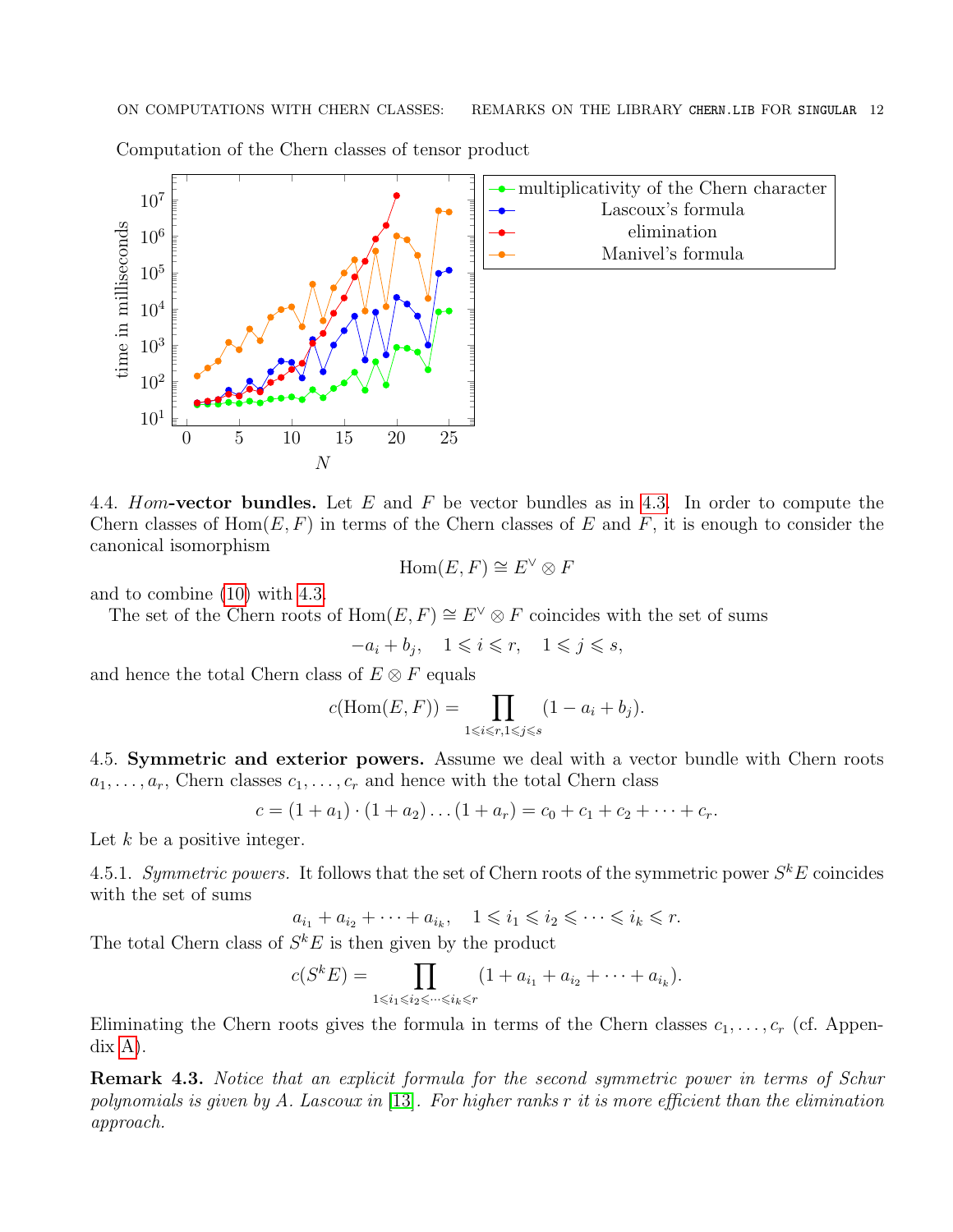

Computation of the Chern classes of the second symmetric power

As an example we compute the Chern classes of some symmetric powers of a vector bundle E of rank 2 with Chern classes  $c_1$  and  $c_2$ .

$$
c_1(S^2E) = 3c_1,
$$
  
\n
$$
c_2(S^2E) = 2c_1^2 + 4c_2,
$$
  
\n
$$
c_3(S^2E) = 4c_1c_2;
$$
  
\n
$$
c_1(S^3E) = 6c_1,
$$
  
\n
$$
c_2(S^3E) = 11c_1^2 + 10c_2,
$$
  
\n
$$
c_3(S^3E) = 6c_1^3 + 30c_1c_2,
$$
  
\n
$$
c_4(S^3E) = 18c_1^2c_2 + 9c_2^2;
$$
  
\n
$$
c_1(S^4E) = 10c_1,
$$
  
\n
$$
c_2(S^4E) = 35c_1^2 + 20c_2,
$$
  
\n
$$
c_3(S^4E) = 50c_1^3 + 120c_1c_2,
$$
  
\n
$$
c_4(S^4E) = 24c_1^4 + 208c_1^2c_2 + 64c_2^2,
$$
  
\n
$$
c_5(S^4E) = 96c_1^3c_2 + 128c_1c_2^2.
$$

4.5.2. Exterior powers. The set of Chern roots of the exterior power  $\bigwedge^k E$  coincides with the set of sums

 $a_{i_1} + a_{i_2} + \cdots + a_{i_k}, \quad 1 \leq i_1 < i_2 < \cdots < i_k \leq r.$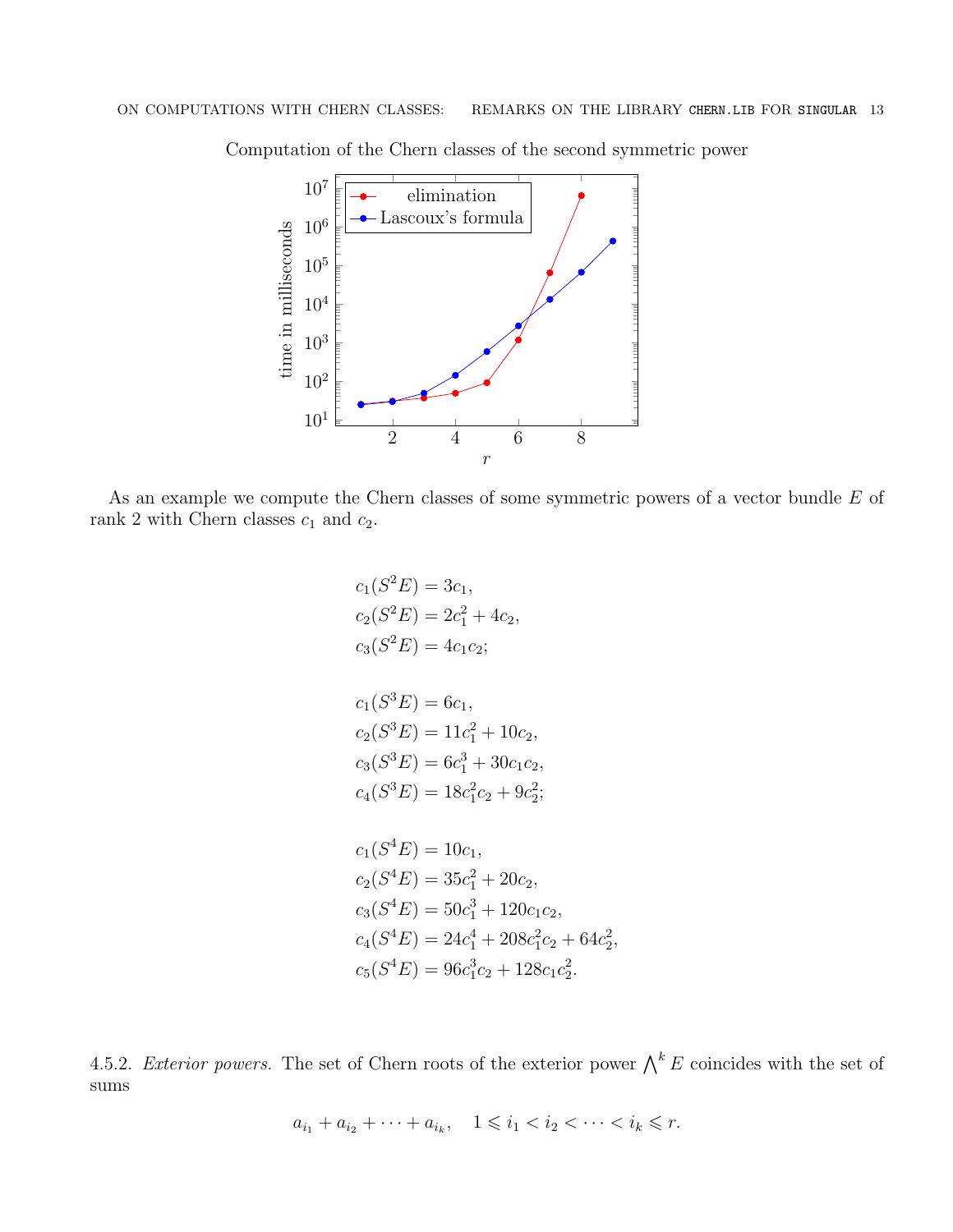ON COMPUTATIONS WITH CHERN CLASSES: REMARKS ON THE LIBRARY CHERN.LIB FOR SINGULAR 14 The total Chern class of  $\bigwedge^k E$  is then given by the product

$$
c(\bigwedge^k E) = \prod_{1 \le i_1 < i_2 < \dots < i_k \le r} (1 + a_{i_1} + a_{i_2} + \dots + a_{i_k}).
$$

Eliminating the Chern roots gives the formula in terms of the Chern classes  $c_1, \ldots, c_r$  (cf. Appendix [A\)](#page-15-0).

As an example we compute the exterior powers of a vector bundle  $E$  of rank 4 with Chern classes  $c_1, c_2, c_3, c_4.$ 

$$
c_1(\bigwedge^2 E) = 3c_1,
$$
  
\n
$$
c_2(\bigwedge^2 E) = 3c_1^2 + 2c_2,
$$
  
\n
$$
c_3(\bigwedge^2 E) = c_1^3 + 4c_1c_2,
$$
  
\n
$$
c_4(\bigwedge^2 E) = 2c_1^2c_2 + c_2^2 + c_1c_3 - 4c_4,
$$
  
\n
$$
c_5(\bigwedge^2 E) = c_1c_2^2 + c_1^2c_3 - 4c_1c_4,
$$
  
\n
$$
c_6(\bigwedge^2 E) = c_1c_2c_3 - c_1^2c_4 - c_3^2;
$$
  
\n
$$
c_1(\bigwedge^3 E) = 3c_1,
$$
  
\n
$$
c_2(\bigwedge^3 E) = 3c_1^2 + c_2,
$$
  
\n
$$
c_3(\bigwedge^3 E) = c_1^3 + 2c_1c_2 - c_3,
$$
  
\n
$$
c_4(\bigwedge^3 E) = c_1^2c_2 - c_1c_3 + c_4,
$$

Remark 4.4. Notice that an explicit formula for the second exterior power in terms of Schur poly-nomials is given by A. Lascoux in [\[13\]](#page-17-4). For higher ranks r it is more efficient than the elimination approach.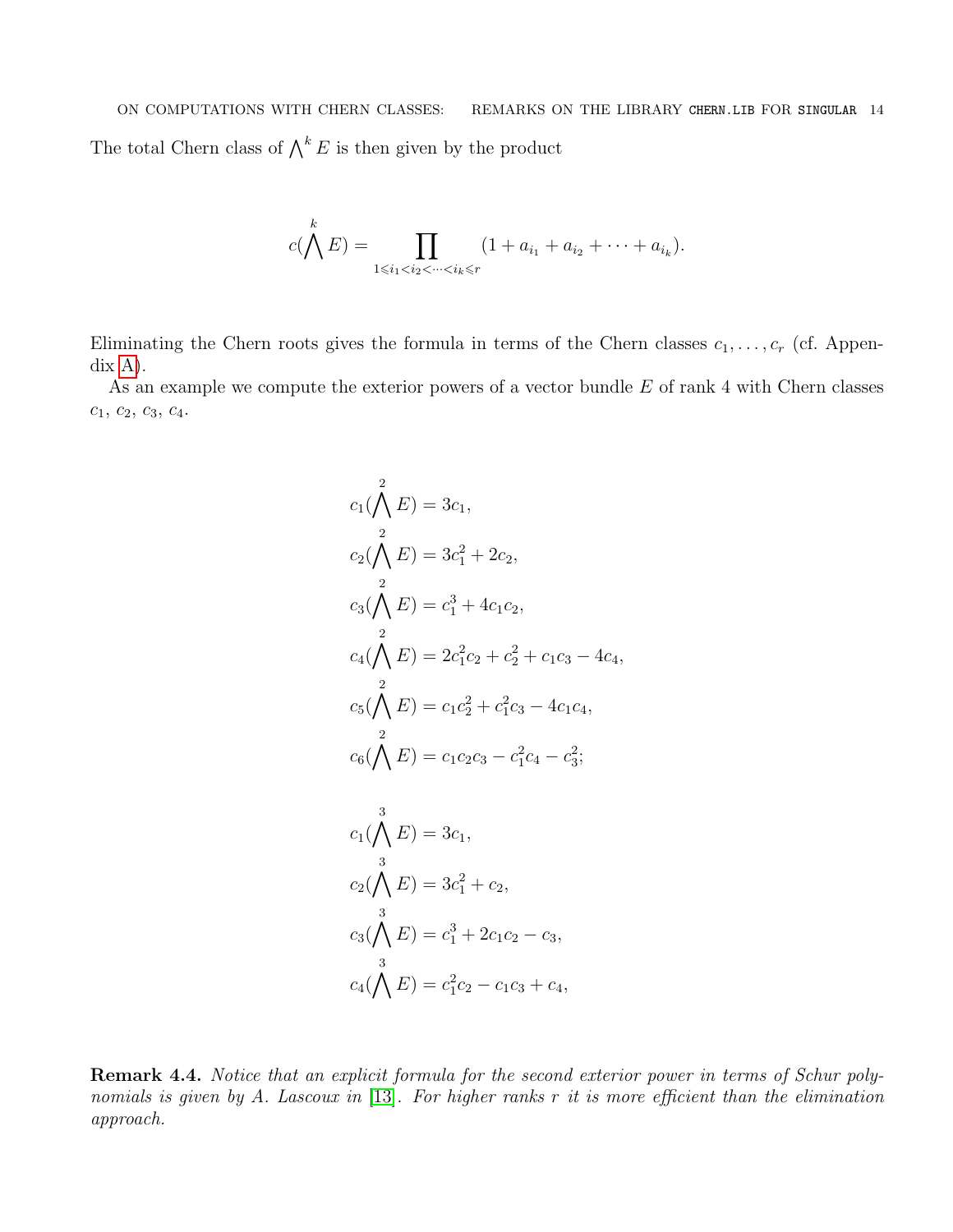2 4 6 8  $10^{1}$  $10^{2}$ 10<sup>3</sup>  $10^{4}$ 10<sup>5</sup> 10<sup>6</sup> 10<sup>7</sup>  $10^8\,$ r time in milliseconds elimination Lascoux's formula

Computation of the Chern classes of the second exterior power

#### 5. Euler Characteristic and the Hirzebruch-Riemann-Roch theorem

<span id="page-14-0"></span>For a vector bundle on E on a smooth projective variety (manifold)  $X$ , its Euler characteristic  $\chi(E)$  is by definition the alternate sum of the dimensions of its cohomology groups

$$
\chi(E) = \sum_{i} (-1)^{i} \cdot \dim H^{i}(X, E).
$$

Let T be the tangent bundle on X. Let as above N be the dimension of X. The Hirzebruch-Riemann-Roch theorem gives a formula for  $\chi(E)$ 

$$
\chi(E) = \deg(\text{ch}(E) \cdot \text{td}(T))_N. \tag{12}
$$

Here  $(\text{ch}(E)\cdot \text{td}(T))_N \in A^N \otimes_{\mathbb{Z}} \mathbb{Q}$  denotes the component of N-th degree of the product  $\text{ch}(E)\cdot \text{td}(T) \in$  $A \otimes_{\mathbb{Z}} \mathbb{Q}$ , where

<span id="page-14-2"></span>deg :  $A^N \to \mathbb{Z}$ 

is the degree homomorphism mentioned in Section [1.](#page-1-0)

## 6. CHERN CLASSES ON THE PROJECTIVE SPACE  $\mathbb{P}_n$

<span id="page-14-1"></span>On the projective space  $\mathbb{P}_n$  we have  $A = \mathbb{Z}[h] = \mathbb{Z}[x]/(x^{n+1})$ , where  $h = \bar{x} \in A^1$  is the Chern class of S<sup> $\vee$ </sup>, the dual line bundle to the tautological line subbundle  $S \subset \mathbb{P}_n \times \mathbb{R}^{n+1}$ . In particular

$$
A^k = \mathbb{Z} \cdot h^k \cong \mathbb{Z}, \quad k = 0, \dots, n,
$$

the degree homomorphism $(1)$  is in this case an isomorphism and reads as

$$
\deg: A^n = \mathbb{Z} \cdot h^n \to \mathbb{Z}, \quad \alpha \cdot h^n \mapsto \alpha.
$$

Let T be the tangent vector bundle on  $\mathbb{P}_n$ . Then there is a short exact sequence of vector bundles (Euler sequence, cf. [\[9,](#page-16-9) II, Example 8.20.1])

$$
0 \to \mathbb{P}_n \times \mathbb{k} \to \bigoplus_1^{n+1} S^{\vee} \to T \to 0.
$$

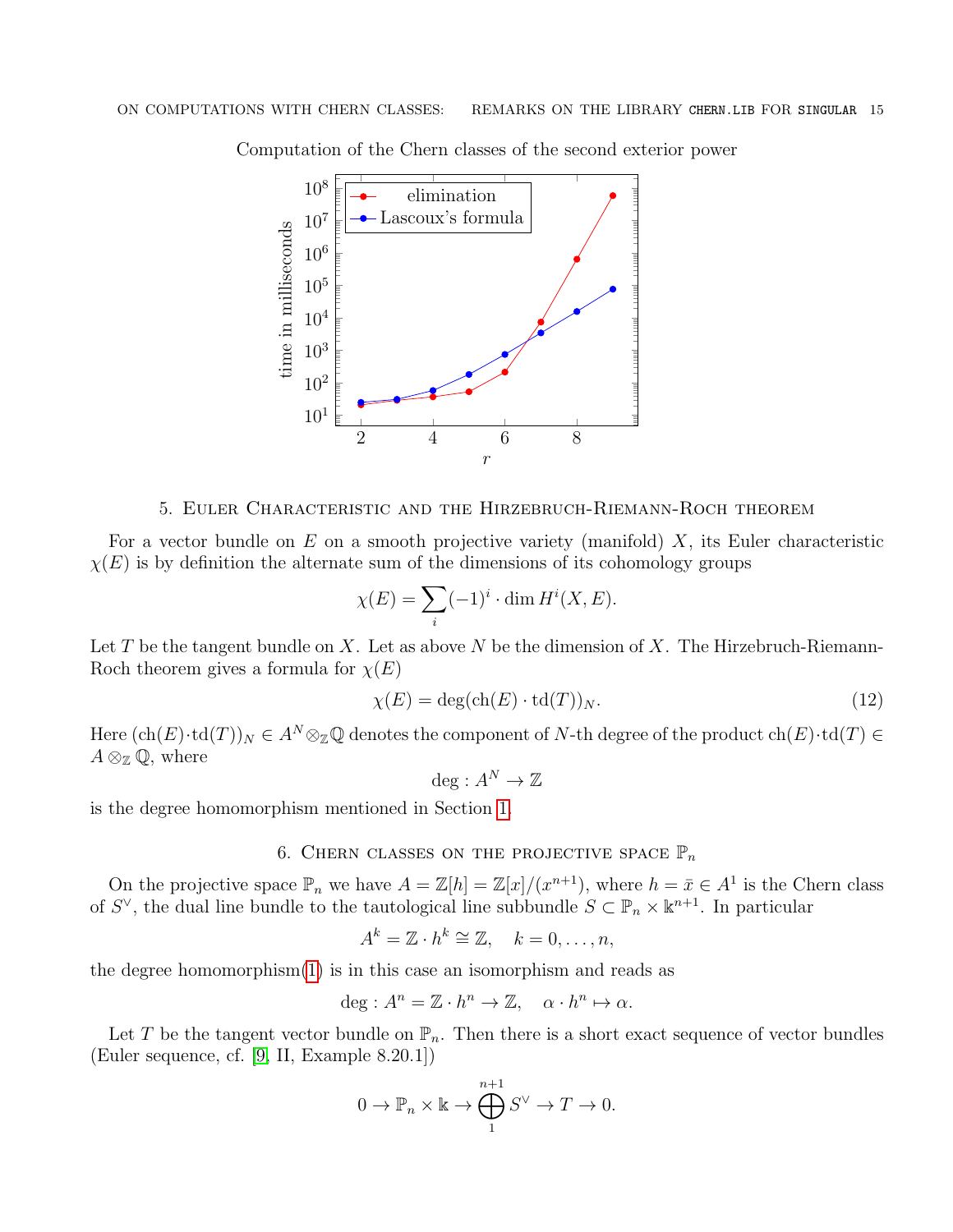This and the properties of Chern classes imply

$$
c(\mathbb{P}_n) = c(T) = (1+h)^{n+1} = 1 + {n+1 \choose 1} \cdot h + {n+1 \choose 2} \cdot h^2 + \dots + {n+1 \choose n} \cdot h^n,
$$
  
\n
$$
ch(\mathbb{P}_n) = ch(T) = (n+1) \exp(h) - 1 = n + \frac{n+1}{1!} \cdot h + \frac{n+1}{2!} \cdot h^2 + \dots + \frac{n+1}{n!} \cdot h^n,
$$
  
\n
$$
td(\mathbb{P}_n) = td(T) = \left(\frac{h}{1 - \exp(-h)}\right)^{n+1}.
$$

Let E be a vector bundle of rank r with Chern classes  $c_i(E) = c_i \cdot h^i$ ,  $c_i \in \mathbb{Z}$ . The Hirzebruch-Riemann-Roch formula [\(12\)](#page-14-2) reads in this case as

$$
\chi(E) = r + c_1 \quad \text{on } \mathbb{P}_1,
$$
  
\n
$$
\chi(E) = r + \frac{1}{2} \cdot c_1(c_1 + 3) + c_2 \quad \text{on } \mathbb{P}_2,
$$
  
\n
$$
\chi(E) = r + \frac{1}{6} \cdot c_1(c_1^2 + 6c_1 + 11) - \frac{1}{2} \cdot c_2(c_1 + 4) + \frac{1}{2}c_3 \quad \text{on } \mathbb{P}_3,
$$

and as

$$
\chi(E) = r + \frac{1}{24}c_1(c_1 + 5)(c_1^2 + 5c_1 + 10) + \frac{1}{12}c_2(c_2 - 2c_1^2 - 15c_1 - 35) + \frac{1}{12}c_3(2c_1 + 15) - \frac{1}{6}c_4
$$

<span id="page-15-0"></span>on  $\mathbb{P}_4$ .

### Appendix A. Symmetric functions and elimination

In this appendix  $\mathbb k$  is an arbitrary commutative ring.

Let

$$
e_k = e(a_1, ..., a_r) = \sum_{\mu_1 \leqslant ... \leqslant \mu_i} a_{\mu_1} a_{\mu_1} ... a_{\mu_i} \in \mathbb{k}[a_1, ..., a_r], \quad k = 1, ..., r,
$$

be the standard elementary symmetric polynomials in variables  $a_1, \ldots, a_r$ . The following is a fundamental fact about the symmetric polynomials.

<span id="page-15-1"></span>Theorem A.1 (The fundamental theorem of symmetric functions). The homomorphism of polynomial rings

 $\varphi: \mathbb{k}[c_1, \ldots, c_r] \to \mathbb{k}[a_1, \ldots, a_r], \quad c_k \mapsto e_k(a_1, \ldots, a_r), \quad k = 1, \ldots, r,$  (13)

is injective and its image coincides with the subalgebra of all symmetric polynomials

 $\operatorname{Im}\varphi=\Bbbk[a_1,\ldots,a_r]^{S_r}\subset\Bbbk[a_1,\ldots,a_r].$ 

Equivalently, for a symmetric polynomial  $f(a_1, \ldots, a_r) \in \mathbb{K}[a_1, \ldots, a_r]^{S_r}$  there is a unique polynomial  $g(c_1, \ldots, c_r) \in \mathbb{K}[c_1, \ldots, c_r]$  such that

$$
f(a_1,\ldots,a_r)=g(e_1(a_1,\ldots,a_r),\ldots,e_r(a_1,\ldots,a_r)).
$$

<span id="page-15-2"></span>**Proposition A.2.** Let  $f \in \mathbb{k}[a_1,\ldots,a_r]^{S_r}$  be a symmetric polynomial and let  $g \in \mathbb{k}[c_1,\ldots,c_r]$ be its preimage under the homomorphism  $\varphi$  from Theorem [A.1.](#page-15-1) Consider in the polynomial ring  $\mathbb{K}[a_1,\ldots,a_r,x,c_1,\ldots,c_r]$  the ideal

$$
I = \langle x - f(a_1, \ldots, a_r), c_1 - e_1(a_1, \ldots, a_r), \ldots, c_r - e_r(a_1, \ldots, a_r) \rangle.
$$

Then

$$
I \cap \mathbb{k}[x, c_1, \ldots, c_r] = \langle x - g(c_1, \ldots, c_r) \rangle.
$$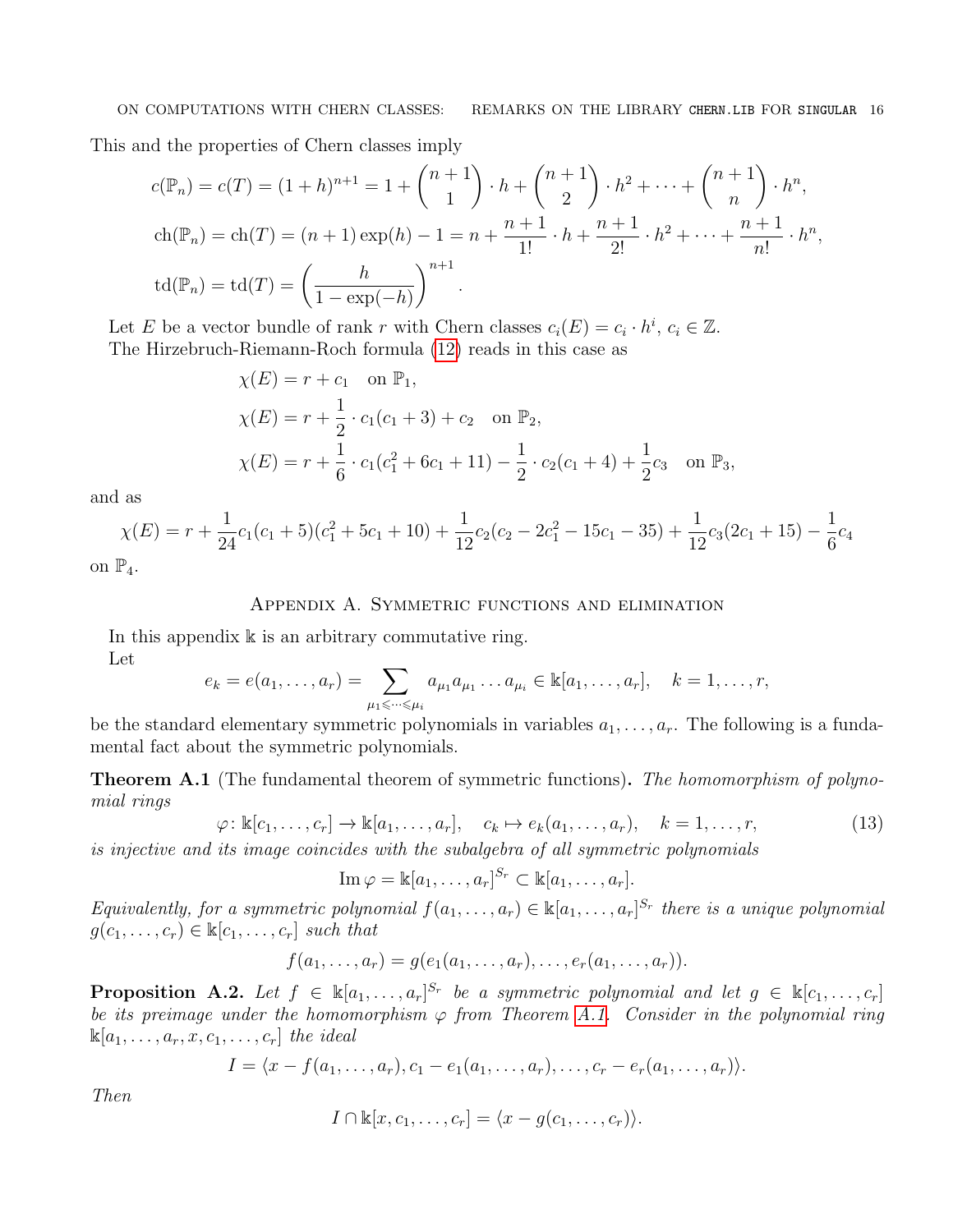*Proof.* First of all notice that  $I$  is the kernel of the homomorphism

 $\psi: \mathbb{k}[a_1,\ldots,a_r,x,c_1,\ldots,c_r] \to \mathbb{k}[a_1,\ldots,a_r], \quad a_k \mapsto a_i, \quad x \mapsto f(a_1,\ldots,a_r), \quad c_k \mapsto e_k(a_1,\ldots,a_r).$ Indeed, clearly I is contained in Ker  $\psi$ . On the other hand for  $h \in \text{Ker } \psi$  write

$$
h = h(a_1, \ldots, a_r, x, c_1, \ldots, c_r) = h(a_1, \ldots, a_r, (x - f) + f, (c_1 - e_1) + e_1, \ldots, (c_r - e_r) + e_r)
$$

and using, say, a Taylor expansion get

$$
h = h_0(a_1, \dots, a_r) + h_1, \quad h_1 \in I,
$$

and hence  $0 = \psi(h) = \psi(h_0) = h_0$ , which shows that h belongs to I.

Now, notice that the homomorphism  $\varphi$  from Theorem [A.1](#page-15-1) coincides with the composition of the standard embedding of polynomial rings and  $\psi$ 

$$
\mathbb{k}[c_1,\ldots,c_r] \subset \mathbb{k}[a_1,\ldots,a_r,x,c_1,\ldots,c_r] \stackrel{\psi}{\to} \mathbb{k}[a_1,\ldots,a_r].
$$

Thus  $\psi(x - g) = \psi(x) - \psi(g) = f - \varphi(g) = f - f = 0$  and therefore  $x - g \in I \cap \mathbb{K}[x, c_1, \ldots, c_r]$ . Consider now an arbitrary  $h \in I \cap \mathbb{k}[x,c_1,\ldots,c_r]$ . As above, writing

$$
h(x, c_1, \ldots, c_r) = h((x - g) + g, c_1, \ldots, c_r)
$$

and expanding into a Taylor series we get

$$
h = h_0(c_0, \ldots, c_r) + h_1(x, c_1, \ldots, c_r)(x - g).
$$

Since  $0 = \psi(h) = \psi(h_0) = \varphi(h_0)$ , using Theorem [A.1](#page-15-1) one concludes  $h_0 = 0$  and finally  $h \in \langle x-g \rangle$ .  $\Box$ 

Proposition [A.2](#page-15-2) says that one can reduce the computation of a preimage under  $\varphi$  to an elimination problem, i. e., to the computation of the intersection  $I \cap \mathbb{K}[x, c_1, \ldots, c_r]$ .

This problem can be solved by computing a reduced Gröbner basis of  $I$  with respect to an elimination ordering for the variables  $a_1, \ldots, a_r$ . The only element of such a Gröbner basis not involving the variables  $a_1, \ldots, a_1$  will be (up to a multiplication by a constant)  $x - g$  (see [\[7\]](#page-16-3) for more details on Gröbner bases).

Gröbner bases can be computed using a system of computer algebra. We prefer to use SINGULAR for such purposes (cf.  $|6|$ ).

#### <span id="page-16-0"></span>**REFERENCES**

- <span id="page-16-7"></span>[1] Shigeki Akiyama and Yoshio Tanigawa. Multiple zeta values at non-positive integers. Ramanujan J., 5(4):327–351 (2002), 2001.
- <span id="page-16-4"></span>[2] Paolo Aluffi. Computing characteristic classes of projective schemes. J. Symbolic Comput., 35(1):3–19, 2003.
- <span id="page-16-5"></span>[3] Daniel J. Bates, David Eklund, and Chris Peterson. Computing intersection numbers of Chern classes. J. Symbolic Comput., 50:493–507, 2013.
- <span id="page-16-8"></span>[4] Anders Buch. Littlewood-Richardson calculator. <https://www.math.rutgers.edu/~asbuch/lrcalc/>, 2014.
- <span id="page-16-1"></span>[5] Bruno Buchberger. Gröbner bases: A short introduction for systems theorists. In Computer Aided Systems Theory - EUROCAST 2001-Revised Papers, pages 1–19, London, UK, UK, 2001. Springer-Verlag.
- <span id="page-16-2"></span>[6] Wolfram Decker, Gert-Martin Greuel, Gerhard Pfister, and Hans Schönemann. SINGULAR 4-0-2 — A computer algebra system for polynomial computations. <http://www.singular.uni-kl.de>, 2015.
- <span id="page-16-3"></span>[7] Gert-Martin Greuel and Gerhard Pfister. A Singular introduction to commutative algebra. Springer, Berlin, extended edition, 2008. With contributions by Olaf Bachmann, Christoph Lossen and Hans Schönemann, With 1 CD-ROM (Windows, Macintosh and UNIX).
- <span id="page-16-6"></span>[8] Alexander Grothendieck. La théorie des classes de Chern. Bull. Soc. Math. France, 86:137–154, 1958.
- <span id="page-16-9"></span>[9] Robin Hartshorne. Algebraic geometry. Springer-Verlag, New York, 1977. Graduate Texts in Mathematics, No. 52.